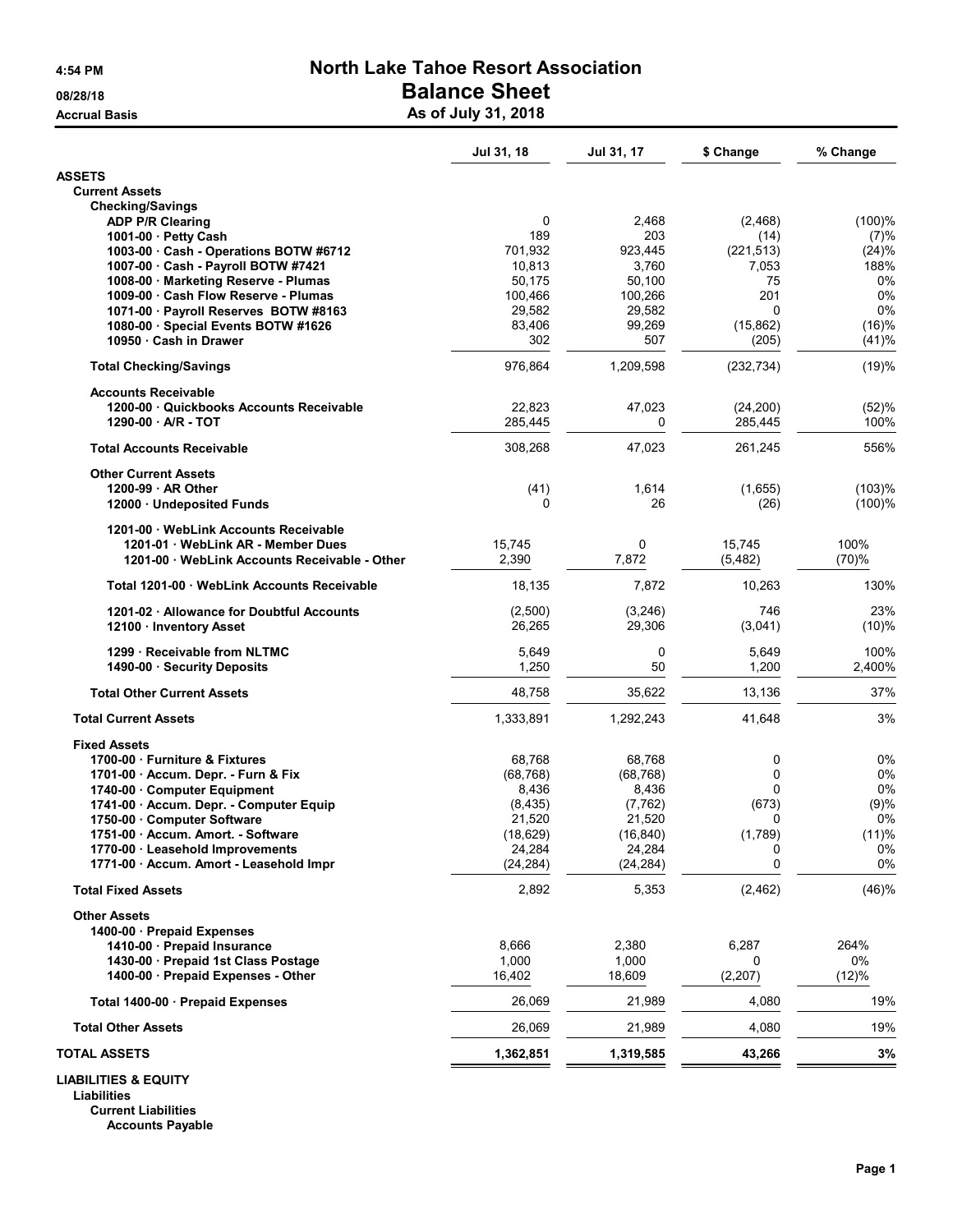# 4:54 PM North Lake Tahoe Resort Association 08/28/18 **Balance Sheet**

Accrual Basis **Accrual Basis** As of July 31, 2018

|                                                 | Jul 31, 18 | Jul 31, 17 | \$ Change  | % Change |
|-------------------------------------------------|------------|------------|------------|----------|
| 2000-00 · Accounts Payable                      | 12,747     | 438,280    | (425, 533) | (97)%    |
| <b>Total Accounts Payable</b>                   | 12,747     | 438,280    | (425, 533) | (97)%    |
| <b>Credit Cards</b>                             |            |            |            |          |
| 2080-00 · Bank of the West - Master Cards       |            |            |            |          |
| 2080-02 MC_6765_Jason                           | 15         | 823        | (808)      | (98)%    |
| 2080-06 MC_5288 Emily                           | 0          | 749        | (749)      | (100)%   |
| 2080-09 MC_0319_Sarah                           | $\Omega$   | 969        | (969)      | (100)%   |
| 2080-10 MC_9495_AI                              | 555        | 3,605      | (3,050)    | (85)%    |
| 2080-11 MC 3978 Amber                           | 1,506      | 1,765      | (259)      | (15)%    |
| 2080-12 MC 3960 Natalie                         | 0          | 465        | (465)      | (100)%   |
| 2080-13 MC_6903_Cindy                           | 1,568      | 0          | 1,568      | 100%     |
| 2080-14 MC 6193 Daphne                          | 761        | 0          | 761        | 100%     |
| Total 2080-00 · Bank of the West - Master Cards | 4,405      | 8,376      | (3, 971)   | (47)%    |
| <b>Total Credit Cards</b>                       | 4,405      | 8,376      | (3,971)    | (47)%    |
| <b>Other Current Liabilities</b>                |            |            |            |          |
| 21000 · Salaries/Wages/Payroll Liabilit         |            |            |            |          |
| 2100-00 · Salaries / Wages Payable              | 45,965     | 38,973     | 6,992      | 18%      |
| 2101-00 · Incentive Payable                     | 53,443     | 23,273     | 30,170     | 130%     |
| 2102-00 Commissions Payable                     | 5,644      | 9,530      | (3,886)    | (41)%    |
| 2120-00 · Empl. Federal Tax Payable             | 5,421      | 3,118      | 2,303      | 74%      |
| 2175-00 · 401 (k) Plan                          | 1,420      | 1,559      | (139)      | (9)%     |
| 2180-00 Estimated PTO Liability                 | 49,004     | 74,725     | (25, 721)  | (34)%    |
| Total 21000 · Salaries/Wages/Payroll Liabilit   | 160,898    | 151,178    | 9,719      | 6%       |
| 2190-00 · Sales and Use Tax Payable             |            |            |            |          |
| 2195-00 · Use Tax Payable                       | 943        | 0          | 943        | 100%     |
| 25500 * Sales Tax Payable                       | 3,217      | 842        | 2,375      | 282%     |
| Total 2190-00 · Sales and Use Tax Payable       | 4,159      | 842        | 3,318      | 394%     |
| 2250-00 Accrued Expenses                        | 49,521     | 19,040     | 30,481     | 160%     |
| 2400-42 · Marketing Co-op                       | 1,000      | 0          | 1,000      | 100%     |
| 2400-60 · Deferred Revenue- Member Dues         | 65,935     | 51,090     | 14,844     | 29%      |
| 2500-00 Deferred Revenue - TMBC                 | 535        | 0          | 535        | 100%     |
| 2651-00 Deferred Rev - Conference               | 8,525      | 10,083     | (1,558)    | (16)%    |
| 2700-00 · Deferred Rev. County                  | 350,305    | 0          | 350,305    | 100%     |
| 2800-00 · Suspense                              | 4,202      | 248        | 3,954      | 1,594%   |
| 2900-00 · Due To/From County of Placer          | 9,215      | 231,039    | (221, 824) | (96)%    |
| <b>Total Other Current Liabilities</b>          | 654,295    | 463,521    | 190,774    | 41%      |
| <b>Total Current Liabilities</b>                | 671,447    | 910,177    | (238, 730) | (26)%    |
| <b>Total Liabilities</b>                        | 671,447    | 910,177    | (238, 730) | (26)%    |
| <b>Equity</b>                                   |            |            |            |          |
| 32000 Unrestricted Net Assets                   | 228,808    | (8, 754)   | 237,562    | 2,714%   |
| 3300-11 · Designated Marketing Reserve          | 256,830    | 256,830    | 0          | 0%       |
| 3301 Cash Flow Reserve                          | 100,048    | 100,065    | (17)       | 0%       |
| 3302 · Marketing Cash Reserve                   | 50,018     | 50,024     | (6)        | 0%       |
| <b>Net Income</b>                               | 55,700     | 11,242     | 44,458     | 396%     |
| <b>Total Equity</b>                             | 691,404    | 409,408    | 281,996    | 69%      |
| <b>TOTAL LIABILITIES &amp; EQUITY</b>           | 1,362,851  | 1,319,585  | 43,266     | 3%       |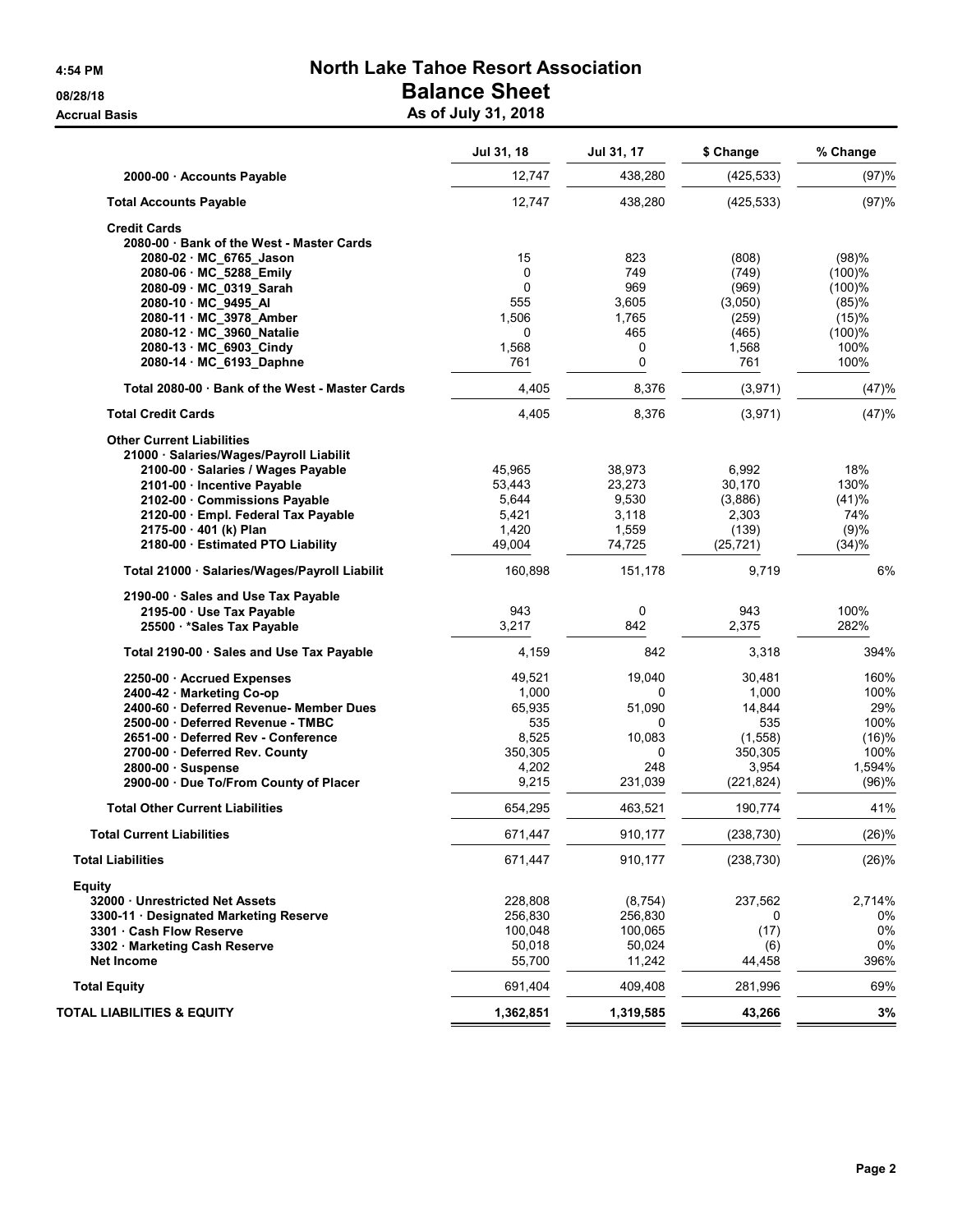**Accrual Basis** 

# 4:57 PM North Lake Tahoe Resort Association 08/28/18<br>Accrual Basis and the control of the control of the control of the control of the control of the control of th<br>Duly 2018

|                                                                             | <b>Jul 18</b> | <b>Jul 17</b> | \$ Change     | % Change     |
|-----------------------------------------------------------------------------|---------------|---------------|---------------|--------------|
| <b>Ordinary Income/Expense</b><br><b>Income</b>                             |               |               |               |              |
| 4050-00 County of Placer TOT Funding                                        | 535,445       | 462,199       | 73,246        | 16%          |
| 4200-00 Membership Dues<br>4205-00 Conference Dues                          | 11,008<br>825 | 12,149<br>917 | (1, 141)      | (9)%         |
| 4250-00 · Revenues-Membership Activities                                    |               |               | (92)          | (10)%        |
| 4251-00 · Tues AM Breakfast Club                                            | 75            | 0             | 75            | 100%         |
| 4250-00 · Revenues-Membership Activities - Other                            | 160           | 0             | 160           | 100%         |
| Total 4250-00 · Revenues-Membership Activities                              | 235           | $\mathbf 0$   | 235           | 100%         |
| 4600-00 Commissions                                                         | 2,805         | 21,396        | (18, 591)     | (87)%        |
| 46000 Merchandise Sales                                                     |               |               |               |              |
| 4502-00 Non-Retail VIC income                                               | 425           | 3,798         | (3,373)       | (89)%        |
| 46000 Merchandise Sales - Other                                             | 17,178        | 13,395        | 3,784         | 28%          |
| Total 46000 Merchandise Sales                                               | 17,603        | 17,193        | 411           | 2%           |
| <b>Total Income</b>                                                         | 567,921       | 513,853       | 54,068        | 11%          |
| <b>Gross Profit</b>                                                         | 567,921       | 513,853       | 54,068        | 11%          |
| <b>Expense</b><br>5000-00 · Salaries & Wages                                |               |               |               |              |
| 5010-00 · Sales Commissions                                                 | 4,609         | 1,706         | 2,903         | 170%         |
| 5020-00 · P/R - Tax Expense                                                 | 7,383         | 9,686         | (2,303)       | (24)%        |
| 5030-00 · P/R - Health Insurance Expense                                    | 4,605         | 8,592         | (3,987)       | (46)%        |
| $5060-00 \cdot 401$ (k)                                                     | 2,750         | 4,468         | (1,718)       | (39)%        |
| 5070-00 · Other Benefits and Expenses<br>5000-00 · Salaries & Wages - Other | 516<br>89,324 | 240<br>72,503 | 276<br>16,821 | 115%<br>23%  |
| Total 5000-00 · Salaries & Wages                                            | 109,187       | 97,194        | 11,993        | 12%          |
| $5100-00 \cdot$ Rent                                                        |               |               |               |              |
| 5110-00 Utilities                                                           | 1,020         | 980           | 41            | 4%           |
| 5140-00 · Repairs & Maintenance                                             | 510           | 145           | 366           | 253%         |
| 5150-00 Office - Cleaning                                                   | 0             | 675           | (675)         | (100)%       |
| 5100-00 · Rent - Other                                                      | 12,780        | 12,433        | 347           | 3%           |
| Total 5100-00 · Rent                                                        | 14,311        | 14,232        | 78            | 1%           |
| 5310-00 · Telephone                                                         | 3,952         | 2,262         | 1,690         | 75%          |
| 5320-00 · Telephone<br>5350-00 · Internet                                   | 25            | 25            | 0             | 0%           |
| Total 5310-00 · Telephone                                                   | 3,977         | 2,287         | 1,690         | 74%          |
| 5420-00 · Mail - USPS                                                       | 21            | 9             | 12            | 131%         |
| 5510-00 · Insurance/Bonding                                                 | 264           | 264           | 0             | 0%           |
| $5520-00$ · Supplies                                                        |               |               |               |              |
| 5525-00 · Supplies- Computer <\$1000<br>5520-00 Supplies - Other            | 260<br>1,143  | 73<br>535     | 187<br>608    | 256%<br>114% |
| Total $5520-00$ · Supplies                                                  | 1,403         | 608           | 795           | 131%         |
| 5610-00 Depreciation                                                        | 149           | 233           | (84)          | (36)%        |
| 5700-00 · Equipment Support & Maintenance                                   | 10            | 3,698         | (3,688)       | (100)%       |
| 5710-00 · Taxes, Licenses & Fees                                            | 522           | 899           | (377)         | (42)%        |
| 5740-00 · Equipment Rental/Leasing                                          | 170           | 1,128         | (957)         | (85)%        |
| 5830-00 Commission Due to Third Party                                       | 0             | 765           | (765)         | (100)%       |
| 5850-00 Artist of Month - Commissions                                       | 180           | 186           | (6)           | (3)%         |
| 5900-00 · Professional Fees<br>5910-00 · Professional Fees - Attorneys      | 840           | 140           | 700           | 500%         |
| 5921-00 Professional Fees - Other                                           | 5,363         | 5,938         | (575)         | (10)%        |
| Total 5900-00 · Professional Fees                                           | 6,203         | 6,078         | 125           | 2%           |
| 5940-00 · Research & Planning Membership                                    | 0             | 3,000         | (3,000)       | (100)%       |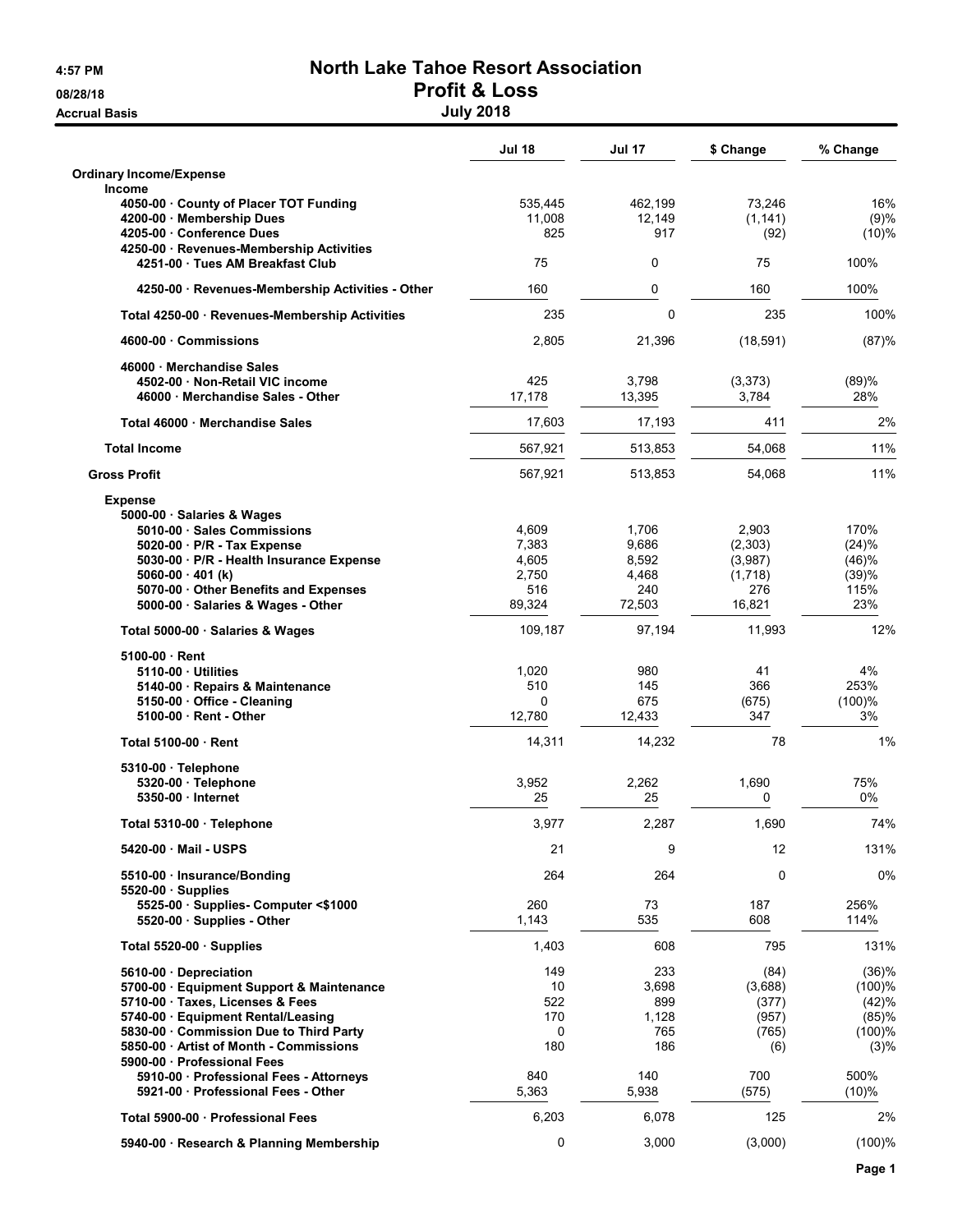**Accrual Basis** 

# 4:57 PM North Lake Tahoe Resort Association 08/28/18 Profit & Loss

| <b>July 2018</b> |  |  |
|------------------|--|--|

|                                                                                    | <b>Jul 18</b>      | <b>Jul 17</b>   | \$ Change       | % Change         |
|------------------------------------------------------------------------------------|--------------------|-----------------|-----------------|------------------|
| 5941-00 · Research & Planning                                                      | $\mathbf 0$        | 750             | (750)           | $(100)$ %        |
| $6020-00$ · Programs<br>6018-00 · Business Assoc. Grants                           | 0                  | 10,000          | (10,000)        | (100)%           |
| Total 6020-00 · Programs                                                           | $\mathbf 0$        | 10,000          | (10,000)        | (100)%           |
| 6420-00 Events                                                                     |                    |                 |                 |                  |
| 6420-01 · Sponsorships<br>6023-00 · Autumn Food & Wine                             | 0                  | 30,000          | (30,000)        | (100)%           |
|                                                                                    |                    |                 |                 |                  |
| $6421-06$ · Spartan                                                                | 250,000            | 250,000         | 0               | 0%               |
| 6421-09 Wanderlust<br>6421-14 Tahoe Trail 100                                      | 0<br>0             | 43<br>5,000     | (43)<br>(5,000) | (100)%<br>(100)% |
| Total 6420-01 · Sponsorships                                                       | 250,000            | 285,043         | (35,043)        | (12)%            |
|                                                                                    |                    |                 |                 |                  |
| 6424-00 · Event Operation Expenses                                                 | 1,374              | 0               | 1,374           | 100%             |
| Total 6420-00 Events                                                               | 251,374            | 285,043         | (33,668)        | (12)%            |
| 6423-00 Membership Activities                                                      |                    |                 |                 |                  |
| 6436-00 · Membership - Wnt/Sum Rec Lunch<br>6442-00 Public Relations/Website       | $\mathbf 0$<br>580 | 10<br>277       | (10)<br>304     | (100)%<br>110%   |
| Total 6423-00 · Membership Activities                                              | 580                | 287             | 294             | 102%             |
| 6730-00 · Marketing Cooperative/Media<br>6742-00 · Non-NLT Co-Op Marketing Program | 111,384<br>1,282   | 63,250<br>1,600 | 48,134<br>(318) | 76%<br>(20)%     |
| 8100-00 Cost of Goods Sold                                                         |                    |                 |                 |                  |
| 51100 · Freight and Shipping Costs                                                 | 212                | 220             | (8)             | (4)%             |
| 52500 Purchase Discounts<br>59900 · POS Inventory Adjustments                      | (15)<br>(48)       | 0<br>69         | (15)<br>(116)   | (100)%<br>(169)% |
| 8100-00 · Cost of Goods Sold - Other                                               | 8,797              | 6,971           | 1,826           | 26%              |
| Total 8100-00 · Cost of Goods Sold                                                 | 8,946              | 7,259           | 1,687           | 23%              |
| 8200-00 Associate Relations                                                        | 627                | 0               | 627             | 100%             |
| 8300-00 · Board Functions                                                          | 96                 | 53              | 43              | 81%              |
| 8500-00 Credit Card Fees                                                           | 529<br>331         | 550<br>325      | (21)            | (4)%<br>2%       |
| 8700-00 Automobile Expenses<br>8750-00 · Meals/Meetings                            | 77                 | 62              | 6<br>15         | 24%              |
| 8810-00 · Dues & Subscriptions                                                     | 623                | 1,489           | (866)           | (58)%            |
| 8920-00 · Bad Debt                                                                 | $\mathbf 0$        | 1,363           | (1, 363)        | (100)%           |
| <b>Total Expense</b>                                                               | 512,245            | 502,611         | 9,634           | 2%               |
| <b>Net Ordinary Income</b>                                                         | 55,676             | 11,242          | 44,435          | 395%             |
| <b>Other Income/Expense</b><br><b>Other Income</b>                                 |                    |                 |                 |                  |
| 4700-00 Revenues- Interest & Investment                                            | 23                 | 0               | 23              | 100%             |
| <b>Total Other Income</b>                                                          | 23                 | 0               | 23              | 100%             |
| <b>Net Other Income</b>                                                            | 23                 | 0               | 23              | 100%             |
| Net Income                                                                         | 55,700             | 11,242          | 44,458          | 396%             |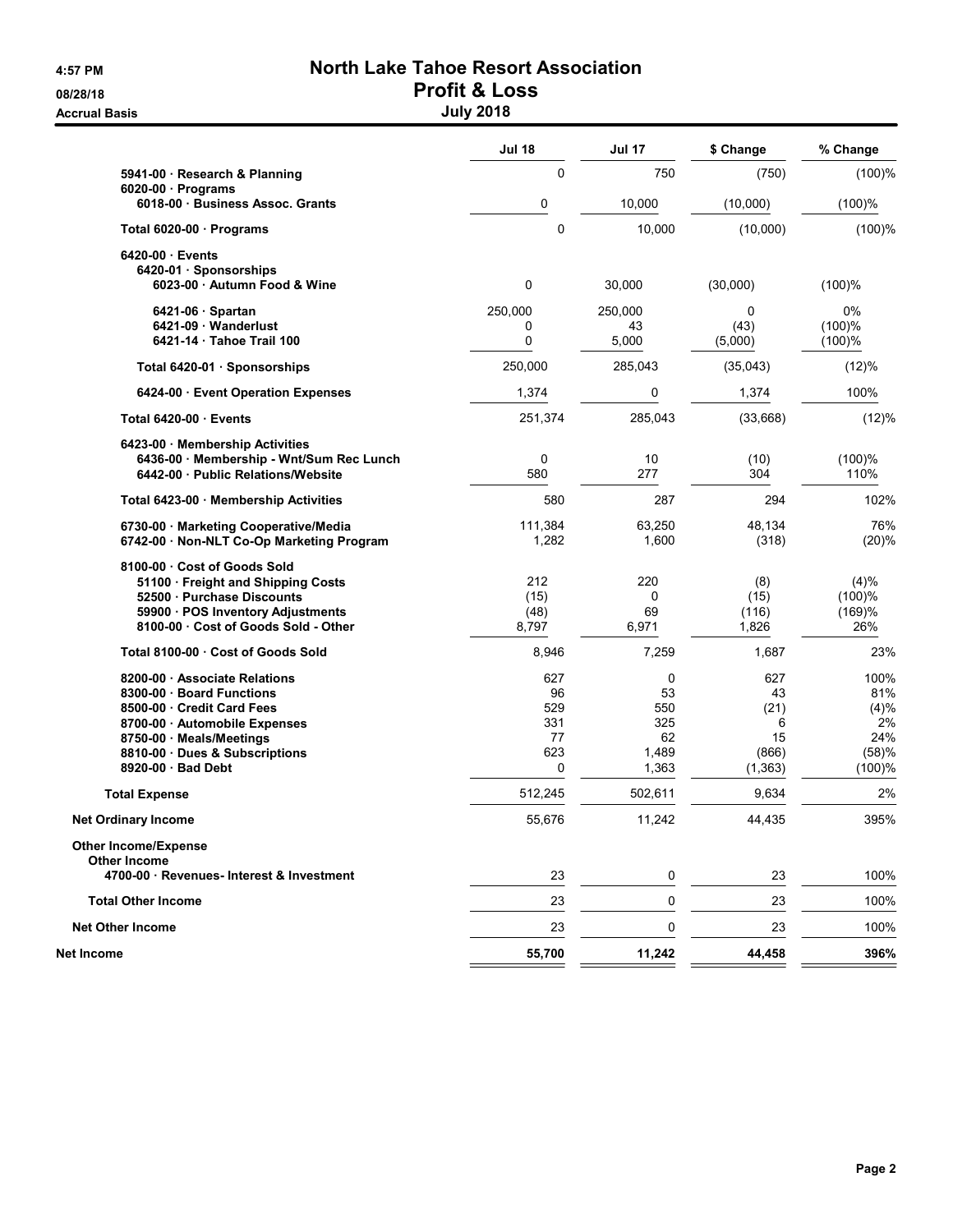#### 4:58 PM North Lake Tahoe Resort Association 08/28/18 08/28/18

| Accrual Basis                                                                                                                                                                                                                                                                                           |                                                                   | <b>All Departments</b>                                    |                                                                    |                                                               |                                                           |                                                                    |                                                                      |
|---------------------------------------------------------------------------------------------------------------------------------------------------------------------------------------------------------------------------------------------------------------------------------------------------------|-------------------------------------------------------------------|-----------------------------------------------------------|--------------------------------------------------------------------|---------------------------------------------------------------|-----------------------------------------------------------|--------------------------------------------------------------------|----------------------------------------------------------------------|
|                                                                                                                                                                                                                                                                                                         | <b>Jul 18</b>                                                     | <b>Budget</b>                                             | \$ Over Budget                                                     | <b>Jul 18</b>                                                 | <b>YTD Budget</b>                                         | \$ Over Budget                                                     | Annual Bud                                                           |
| <b>Ordinary Income/Expense</b>                                                                                                                                                                                                                                                                          |                                                                   |                                                           |                                                                    |                                                               |                                                           |                                                                    |                                                                      |
| Income<br>4050-00 County of Placer TOT Funding<br>4200-00 · Membership Dues<br>4205-00 · Conference Dues<br>4250-00 · Revenues-Membership Activities                                                                                                                                                    | 535,445<br>11,008<br>825                                          | 555,570<br>10,600<br>825                                  | (20, 125)<br>408<br>$\mathbf 0$                                    | 535,445<br>11,008<br>825                                      | 555,570<br>10,600<br>825                                  | (20, 125)<br>408<br>$\mathbf 0$                                    | 3,793,727<br>128,000<br>9,900                                        |
| 4250-01 · Community Awards<br>4250-04 · Silent Auction<br>4250-05 · Sponsorships<br>4250-01 · Community Awards - Other                                                                                                                                                                                  | 0<br>0<br>0                                                       | $\Omega$<br>0<br>0                                        | 0<br>$\mathbf 0$<br>0                                              | 0<br>0<br>0                                                   | 0<br>0<br>0                                               | 0<br>0<br>0                                                        | 19,000<br>13,000<br>18,000                                           |
| Total 4250-01 · Community Awards                                                                                                                                                                                                                                                                        | 0                                                                 | $\mathbf 0$                                               | $\mathbf 0$                                                        | $\mathbf 0$                                                   | $\mathbf 0$                                               | 0                                                                  | 50,000                                                               |
| 4250-02 · Chamber Events<br>4250-03 · Summer/Winter Rec Luncheon<br>4251-00 · Tues AM Breakfast Club                                                                                                                                                                                                    | 0<br>$\mathbf 0$                                                  | 212<br>0                                                  | (212)<br>$\Omega$                                                  | 0<br>0                                                        | 212<br>0                                                  | (212)<br>$\Omega$                                                  | 2,500<br>8,000                                                       |
| 4251-01 · Tues AM Breakfast Club Sponsors<br>4251-00 · Tues AM Breakfast Club - Other                                                                                                                                                                                                                   | 0<br>75                                                           | 350<br>580                                                | (350)<br>(505)                                                     | 0<br>75                                                       | 350<br>580                                                | (350)<br>(505)                                                     | 3,050<br>6,960                                                       |
| Total 4251-00 · Tues AM Breakfast Club                                                                                                                                                                                                                                                                  | 75                                                                | 930                                                       | (855)                                                              | 75                                                            | 930                                                       | (855)                                                              | 10,010                                                               |
| 4250-00 · Revenues-Membership Activities - Other                                                                                                                                                                                                                                                        | 160                                                               | $\pmb{0}$                                                 | 160                                                                | 160                                                           | $\pmb{0}$                                                 | 160                                                                | $\mathbf 0$                                                          |
| Total 4250-00 · Revenues-Membership Activities                                                                                                                                                                                                                                                          | 235                                                               | 1,142                                                     | (907)                                                              | 235                                                           | 1,142                                                     | (907)                                                              | 70,510                                                               |
| 4600-00 Commissions<br>4601-00 Commissions - South Shore<br>4600-00 · Commissions - Other                                                                                                                                                                                                               | $\mathbf 0$<br>2,805                                              | 1,663<br>2,500                                            | (1,663)<br>305                                                     | $\mathbf 0$<br>2,805                                          | 1,663<br>2,500                                            | (1,663)<br>305                                                     | 20,000<br>30,000                                                     |
| Total 4600-00 · Commissions                                                                                                                                                                                                                                                                             | 2,805                                                             | 4,163                                                     | (1, 358)                                                           | 2,805                                                         | 4,163                                                     | (1,358)                                                            | 50,000                                                               |
| 46000 · Merchandise Sales<br>4502-00 · Non-Retail VIC income<br>46000 · Merchandise Sales - Other                                                                                                                                                                                                       | 425<br>17,178                                                     | 3,500<br>13,000                                           | (3,075)<br>4,178                                                   | 425<br>17,178                                                 | 3,500<br>13,000                                           | (3,075)<br>4,178                                                   | 9,500<br>95,000                                                      |
| Total 46000 · Merchandise Sales                                                                                                                                                                                                                                                                         | 17,603                                                            | 16,500                                                    | 1,103                                                              | 17,603                                                        | 16,500                                                    | 1,103                                                              | 104,500                                                              |
| <b>Total Income</b>                                                                                                                                                                                                                                                                                     | 567,921                                                           | 588,800                                                   | (20, 879)                                                          | 567,921                                                       | 588,800                                                   | (20, 879)                                                          | 4,156,637                                                            |
| <b>Gross Profit</b>                                                                                                                                                                                                                                                                                     | 567,921                                                           | 588,800                                                   | (20, 879)                                                          | 567,921                                                       | 588,800                                                   | (20, 879)                                                          | 4,156,637                                                            |
| <b>Expense</b><br>5000-00 · Salaries & Wages<br>5010-00 · Sales Commissions<br>5020-00 $\cdot$ P/R - Tax Expense<br>5030-00 · P/R - Health Insurance Expense<br>5040-00 · P/R - Workmans Comp<br>5060-00 $\cdot$ 401 (k)<br>5070-00 · Other Benefits and Expenses<br>5000-00 · Salaries & Wages - Other | 4,609<br>7,383<br>4,605<br><sup>0</sup><br>2,750<br>516<br>89,324 | 637<br>7,897<br>11,052<br>1,083<br>3,724<br>583<br>92,521 | 3,972<br>(514)<br>(6, 447)<br>(1,083)<br>(974)<br>(67)<br>(3, 197) | 4,609<br>7,383<br>4,605<br>$\Omega$<br>2,750<br>516<br>89,324 | 637<br>7,897<br>11,052<br>1,083<br>3,724<br>583<br>92,521 | 3,972<br>(514)<br>(6, 447)<br>(1,083)<br>(974)<br>(67)<br>(3, 197) | 7,600<br>86,761<br>132,690<br>11,845<br>43,048<br>7,029<br>1,068,067 |
| Total 5000-00 · Salaries & Wages                                                                                                                                                                                                                                                                        | 109,187                                                           | 117,497                                                   | (8,310)                                                            | 109,187                                                       | 117,497                                                   | (8,310)                                                            | 1,357,040                                                            |
| $5100-00 \cdot$ Rent<br>$5110-00 \cdot$ Utilities<br>5140-00 · Repairs & Maintenance<br>5150-00 · Office - Cleaning<br>5100-00 · Rent - Other                                                                                                                                                           | 1,020<br>510<br>$\Omega$<br>12,780                                | 880<br>3,901<br>798<br>12,941                             | 140<br>(3, 391)<br>(798)<br>(161)                                  | 1,020<br>510<br>0<br>12,780                                   | 880<br>3,901<br>798<br>12,941                             | 140<br>(3, 391)<br>(798)<br>(161)                                  | 12,191<br>46,850<br>10,444<br>155,468                                |
| Total 5100-00 · Rent                                                                                                                                                                                                                                                                                    | 14,311                                                            | 18,520                                                    | (4,209)                                                            | 14,311                                                        | 18,520                                                    | (4,209)                                                            | 224,953                                                              |
| 5310-00 · Telephone<br>5320-00 · Telephone<br>5350-00 · Internet<br>5310-00 · Telephone - Other                                                                                                                                                                                                         | 3,952<br>25<br>0                                                  | 2,129<br>464                                              | 1,823<br>(464)                                                     | 3,952<br>25<br>$\pmb{0}$                                      | 2,129<br>464                                              | 1,823<br>(464)                                                     | 25,548<br>5,535                                                      |
| Total 5310-00 · Telephone                                                                                                                                                                                                                                                                               | 3,977                                                             | 2,593                                                     | 1,384                                                              | 3,977                                                         | 2,593                                                     | 1,384                                                              | 31,083                                                               |
| 5420-00 · Mail - USPS                                                                                                                                                                                                                                                                                   | 21                                                                | 326                                                       | (305)                                                              | 21                                                            | 326                                                       | (305)                                                              | 5,203                                                                |
| 5510-00 · Insurance/Bonding<br>$5520-00 \cdot$ Supplies<br>5525-00 · Supplies- Computer <\$1000                                                                                                                                                                                                         | 264<br>260                                                        | 688<br>125                                                | (424)<br>135                                                       | 264<br>260                                                    | 688<br>125                                                | (424)<br>135                                                       | 6,138<br>7,600                                                       |
| 5520-00 · Supplies - Other                                                                                                                                                                                                                                                                              | 1,143                                                             | 2,345                                                     | (1, 202)                                                           | 1,143                                                         | 2,345                                                     | (1, 202)                                                           | 21,493                                                               |
| Total 5520-00 · Supplies                                                                                                                                                                                                                                                                                | 1,403                                                             | 2,470                                                     | (1,067)                                                            | 1,403                                                         | 2,470                                                     | (1,067)                                                            | 29,093                                                               |
| 5610-00 · Depreciation<br>5700-00 · Equipment Support & Maintenance<br>5710-00 · Taxes, Licenses & Fees<br>5740-00 · Equipment Rental/Leasing<br>5800-00 · Training Seminars<br>5850-00 · Artist of Month - Commissions<br>5900-00 · Professional Fees<br>5910-00 · Professional Fees - Attorneys       | 149<br>10<br>522<br>170<br>0<br>180<br>840                        | 182<br>1,118<br>1,046<br>1,453<br>413<br>462<br>750       | (33)<br>(1, 108)<br>(524)<br>(1, 283)<br>(413)<br>(282)<br>90      | 149<br>10<br>522<br>170<br>0<br>180<br>840                    | 182<br>1,118<br>1,046<br>1,453<br>413<br>462<br>750       | (33)<br>(1, 108)<br>(524)<br>(1, 283)<br>(413)<br>(282)<br>90      | 2,129<br>13,412<br>12,951<br>17,726<br>16,450<br>5,500<br>9,000      |
| 5920-00 · Professional Fees - Accountant<br>5921-00 · Professional Fees - Other                                                                                                                                                                                                                         | $\mathbf 0$<br>5,363                                              | 3,000<br>2,417                                            | (3,000)<br>2,946                                                   | 0<br>5,363                                                    | 3,000<br>2,417                                            | (3,000)<br>2,946                                                   | 25,000<br>26,000                                                     |
| Total 5900-00 · Professional Fees                                                                                                                                                                                                                                                                       | 6,203                                                             | 6,167                                                     | 36                                                                 | 6,203                                                         | 6,167                                                     | 36                                                                 | 60,000                                                               |
| 5941-00 · Research & Planning<br>6020-00 $\cdot$ Programs<br>6016-00 · Special Event Partnership                                                                                                                                                                                                        | 0<br>0                                                            | $\mathbf 0$<br>$\pmb{0}$                                  | 0<br>$\mathbf 0$                                                   | 0<br>$\mathbf 0$                                              | $\mathbf 0$<br>$\mathbf 0$                                | 0<br>$\mathbf 0$                                                   | 5,000<br>50,000                                                      |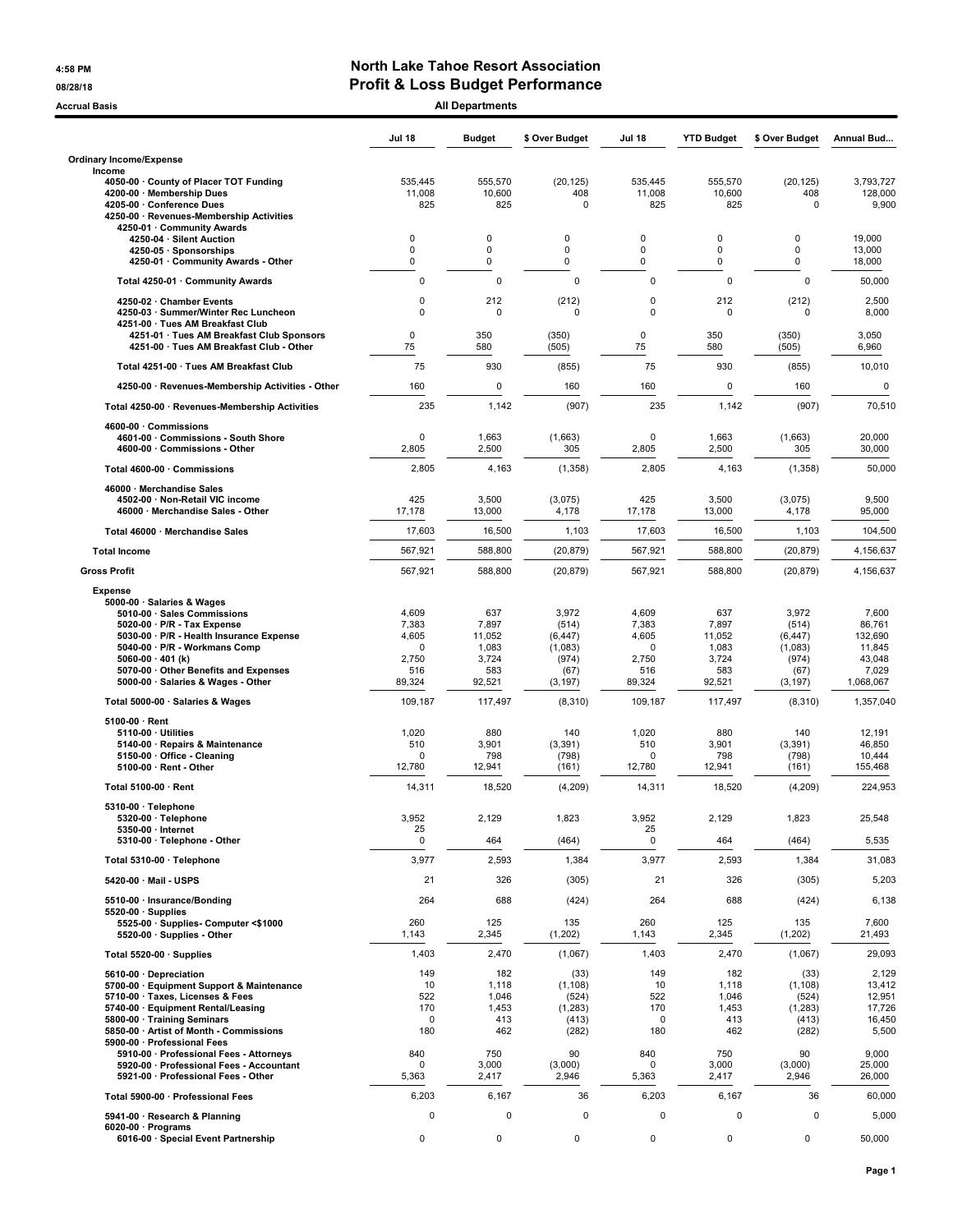### 4:58 PM North Lake Tahoe Resort Association 08/28/18 08/28/18

Accrual Basis **Accrual Basis All Departments** 

|                                                                                                                                                                                                                                                  | <b>Jul 18</b>                                            | <b>Budget</b>                                        | \$ Over Budget                                                        | <b>Jul 18</b>                                            | <b>YTD Budget</b>                                    | \$ Over Budget                                                        | Annual Bud                                                             |
|--------------------------------------------------------------------------------------------------------------------------------------------------------------------------------------------------------------------------------------------------|----------------------------------------------------------|------------------------------------------------------|-----------------------------------------------------------------------|----------------------------------------------------------|------------------------------------------------------|-----------------------------------------------------------------------|------------------------------------------------------------------------|
| 6018-00 · Business Assoc. Grants                                                                                                                                                                                                                 | 0                                                        | 10,000                                               | (10,000)                                                              | 0                                                        | 10,000                                               | (10,000)                                                              | 30,000                                                                 |
| Total 6020-00 · Programs                                                                                                                                                                                                                         | 0                                                        | 10,000                                               | (10,000)                                                              | 0                                                        | 10,000                                               | (10,000)                                                              | 80,000                                                                 |
| $6420-00 \cdot$ Events<br>6420-01 · Sponsorships<br>6023-00 · Autumn Food & Wine                                                                                                                                                                 | 0                                                        | 30,000                                               | (30,000)                                                              | $\pmb{0}$                                                | 30,000                                               | (30,000)                                                              | 37,375                                                                 |
| 6421-01 · 4th of July Fireworks<br>6421-04 · Broken Arrow Skyrace<br>6421-05 · No Barriers                                                                                                                                                       | $\Omega$<br>$\Omega$<br>$\Omega$                         | $\mathbf 0$<br>$\mathbf 0$<br>$\mathbf 0$            | 0<br>$\mathbf 0$<br>0                                                 | $\mathbf 0$<br>$\mathbf 0$<br>$\mathbf 0$                | 0<br>0<br>0                                          | 0<br>$\mathbf 0$<br>0                                                 | 20,300<br>20,000                                                       |
| $6421-06 \cdot$ Spartan<br>6421-07 · Tahoe Lacrosse Tournament<br>6421-08 · Tough Mudder<br>6421-09 · Wanderlust<br>6421-10 · WinterWonderGrass - Tahoe<br>6421-16 · Mountain Travel Symposium                                                   | 250,000<br>$\Omega$<br>0<br>$\Omega$<br>0<br>0           | 250,000<br>$\mathbf 0$<br>0<br>0<br>$\mathbf 0$      | $\mathbf 0$<br>$\mathbf 0$<br>0<br>0<br>0                             | 250,000<br>0<br>0<br>0<br>$\mathbf 0$<br>0               | 250,000<br>0<br>0<br>0<br>0                          | $\mathbf 0$<br>$\mathbf 0$<br>0<br>0<br>0                             | 12,400<br>254,500<br>5,000<br>35,550<br>37,700<br>19,400<br>5,000      |
| Total 6420-01 · Sponsorships                                                                                                                                                                                                                     | 250,000                                                  | 280,000                                              | (30,000)                                                              | 250,000                                                  | 280,000                                              | (30,000)                                                              | 447,225                                                                |
| 6421-00 · New Event Development<br>6424-00 · Event Operation Expenses                                                                                                                                                                            | 0<br>1,374                                               | 2,750<br>667                                         | (2,750)<br>707                                                        | 0<br>1,374                                               | 2,750<br>667                                         | (2,750)<br>707                                                        | 58,000<br>8,000                                                        |
| Total 6420-00 · Events                                                                                                                                                                                                                           | 251,374                                                  | 283,417                                              | (32,043)                                                              | 251,374                                                  | 283,417                                              | (32,043)                                                              | 513,225                                                                |
| 6423-00 · Membership Activities<br>6434-00 · Community Awards Dinner<br>6436-00 · Membership - Wnt/Sum Rec Lunch<br>6437-00 · Tuesday Morning Breakfast Club<br>6442-00 · Public Relations/Website                                               | 0<br>0<br>0<br>580                                       | 0<br>0<br>$\Omega$<br>1,844                          | 0<br>0<br>$\Omega$<br>(1, 264)                                        | 0<br>$\mathbf 0$<br>$\mathbf 0$<br>580                   | $\mathbf 0$<br>$\mathbf 0$<br>$\Omega$<br>1,844      | 0<br>$\mathbf 0$<br>$\Omega$<br>(1, 264)                              | 27,500<br>5,000<br>7,150<br>5,628                                      |
| Total 6423-00 · Membership Activities                                                                                                                                                                                                            | 580                                                      | 1,844                                                | (1,264)                                                               | 580                                                      | 1,844                                                | (1,264)                                                               | 45,278                                                                 |
| 6730-00 · Marketing Cooperative/Media<br>6742-00 · Non-NLT Co-Op Marketing Program                                                                                                                                                               | 111,384<br>1,282                                         | 121,651<br>4,318                                     | (10, 267)<br>(3,036)                                                  | 111,384<br>1,282                                         | 121,651<br>4,318                                     | (10, 267)<br>(3,036)                                                  | 1,459,823<br>51,800                                                    |
| 6743-00 · BACC Marketing Programs<br>6743-01 · Shop Local<br>6743-03 · Touch Lake Tahoe<br>$6743-04 \cdot$ High Notes<br>6743-05 · Peak Your Adventure                                                                                           | 0<br>0<br>0<br>0                                         | 2,500<br>$\Omega$<br>0<br>0                          | (2,500)<br>$\Omega$<br>0<br>0                                         | 0<br>$\mathbf 0$<br>0<br>0                               | 2,500<br>$\mathbf 0$<br>$\mathbf 0$<br>0             | (2,500)<br>0<br>$\mathbf 0$<br>$\mathbf 0$                            | 20,000<br>20,000<br>20,000<br>20,000                                   |
| Total 6743-00 · BACC Marketing Programs                                                                                                                                                                                                          | $\mathbf 0$                                              | 2,500                                                | (2,500)                                                               | $\pmb{0}$                                                | 2,500                                                | (2,500)                                                               | 80,000                                                                 |
| 8100-00 · Cost of Goods Sold<br>51100 · Freight and Shipping Costs<br>52500 · Purchase Discounts<br>59900 · POS Inventory Adjustments<br>8100-00 · Cost of Goods Sold - Other                                                                    | 212<br>(15)<br>(48)<br>8,797                             | $\mathbf 0$<br>$\Omega$<br>$\Omega$<br>6,823         | 212<br>(15)<br>(48)<br>1,974                                          | 212<br>(15)<br>(48)<br>8,797                             | 0<br>$\Omega$<br>0<br>6,823                          | 212<br>(15)<br>(48)<br>1,974                                          | 0<br>$\mathbf 0$<br>0<br>49,875                                        |
| Total 8100-00 · Cost of Goods Sold                                                                                                                                                                                                               | 8,946                                                    | 6,823                                                | 2,123                                                                 | 8,946                                                    | 6,823                                                | 2,123                                                                 | 49,875                                                                 |
| 8200-00 · Associate Relations<br>8300-00 · Board Functions<br>8500-00 · Credit Card Fees<br>8600-00 · Additional Opportunites<br>8700-00 · Automobile Expenses<br>8750-00 · Meals/Meetings<br>8810-00 · Dues & Subscriptions<br>8910-00 · Travel | 627<br>96<br>529<br>$\mathbf 0$<br>331<br>77<br>623<br>0 | 624<br>150<br>825<br>3,129<br>577<br>633<br>850<br>0 | 3<br>(54)<br>(296)<br>(3, 129)<br>(246)<br>(556)<br>(227)<br>$\Omega$ | 627<br>96<br>529<br>$\mathbf 0$<br>331<br>77<br>623<br>0 | 624<br>150<br>825<br>3,129<br>577<br>633<br>850<br>0 | 3<br>(54)<br>(296)<br>(3, 129)<br>(246)<br>(556)<br>(227)<br>$\Omega$ | 7,400<br>4,500<br>6,658<br>37,600<br>6,183<br>7,640<br>10,220<br>6,600 |
| <b>Total Expense</b>                                                                                                                                                                                                                             | 512,245                                                  | 590.276                                              | (78, 031)                                                             | 512,245                                                  | 590,276                                              | (78, 031)                                                             | 4.153.480                                                              |
| <b>Net Ordinary Income</b>                                                                                                                                                                                                                       | 55,676                                                   | (1, 476)                                             | 57,152                                                                | 55,676                                                   | (1, 476)                                             | 57,152                                                                | 3,157                                                                  |
| <b>Other Income/Expense</b><br>Other Income<br>4700-00 · Revenues- Interest & Investment                                                                                                                                                         | 23                                                       |                                                      |                                                                       | 23                                                       |                                                      |                                                                       |                                                                        |
| <b>Total Other Income</b>                                                                                                                                                                                                                        | 23                                                       |                                                      |                                                                       | 23                                                       |                                                      |                                                                       |                                                                        |
| <b>Other Expense</b><br>8990-00 · Allocated                                                                                                                                                                                                      | $\mathbf 0$                                              | (0)                                                  | 0                                                                     | $\pmb{0}$                                                | (0)                                                  | 0                                                                     | 0                                                                      |
| <b>Total Other Expense</b>                                                                                                                                                                                                                       | $\mathbf 0$                                              | (0)                                                  | $\mathbf 0$                                                           | 0                                                        | (0)                                                  | $\mathbf 0$                                                           | 0                                                                      |
| <b>Net Other Income</b>                                                                                                                                                                                                                          | 23                                                       | 0                                                    | 23                                                                    | 23                                                       | 0                                                    | 23                                                                    | 0                                                                      |
| Net Income                                                                                                                                                                                                                                       | 55,700                                                   | (1, 476)                                             | 57,176                                                                | 55,700                                                   | (1, 476)                                             | 57,176                                                                | 3,157                                                                  |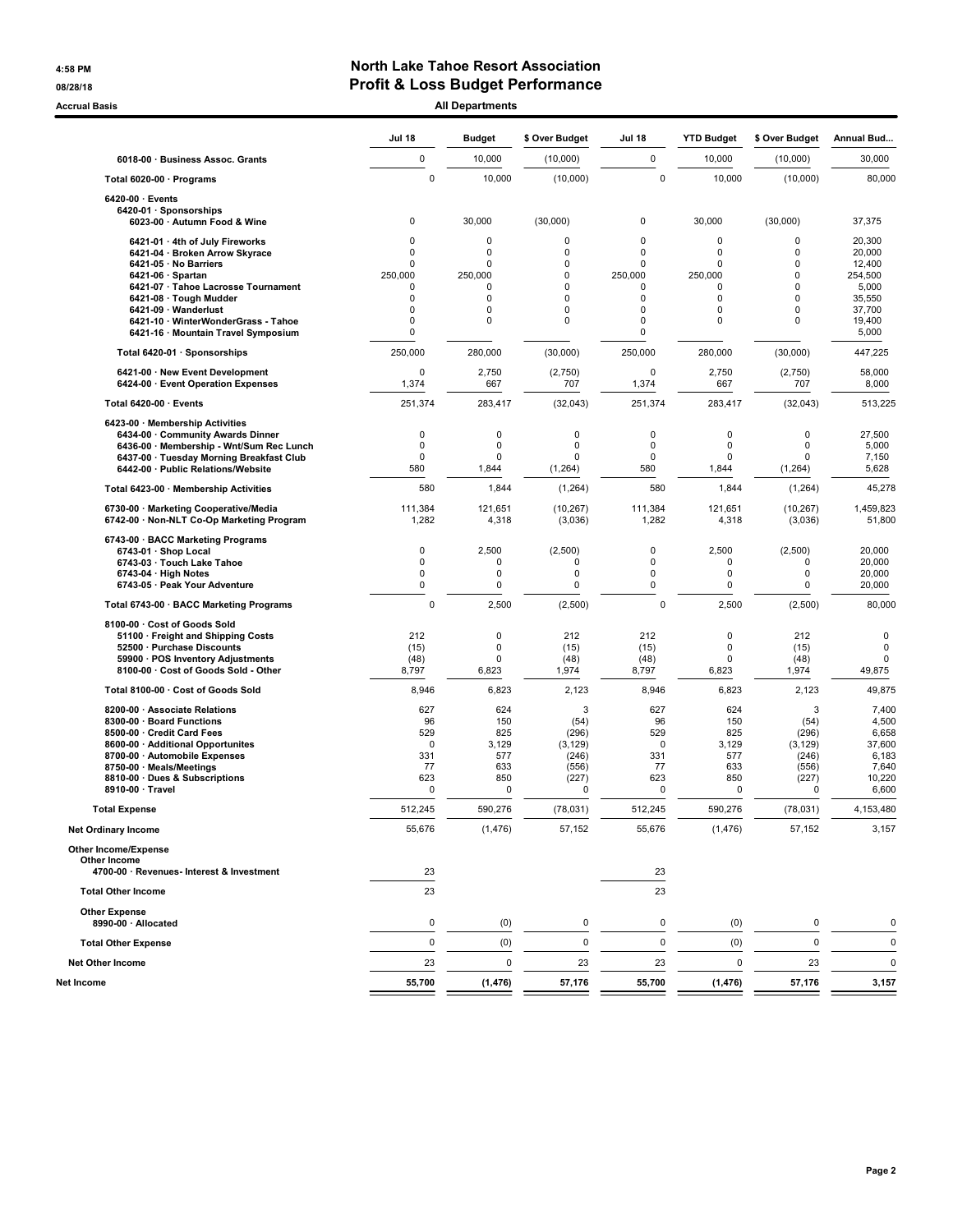#### 4:58 PM North Lake Tahoe Resort Association 08/28/18 **Profit & Loss Budget Performance**

| <b>Accrual Basis</b>                                                                                                                                                                                                                                                                   |                                                           | 11 - Marketing                                       |                                                                                     |                                                                            |                                                                                                     |                                                                              |                                                                                       |
|----------------------------------------------------------------------------------------------------------------------------------------------------------------------------------------------------------------------------------------------------------------------------------------|-----------------------------------------------------------|------------------------------------------------------|-------------------------------------------------------------------------------------|----------------------------------------------------------------------------|-----------------------------------------------------------------------------------------------------|------------------------------------------------------------------------------|---------------------------------------------------------------------------------------|
|                                                                                                                                                                                                                                                                                        | Jul 18                                                    | <b>Budget</b>                                        | \$ Over Budget                                                                      | Jul 18                                                                     | <b>YTD Budget</b>                                                                                   | \$ Over Budget                                                               | <b>Annual Budget</b>                                                                  |
| <b>Ordinary Income/Expense</b><br>Income                                                                                                                                                                                                                                               |                                                           |                                                      |                                                                                     |                                                                            |                                                                                                     |                                                                              |                                                                                       |
| 4050-00 County of Placer TOT Funding                                                                                                                                                                                                                                                   | 471,390                                                   | 488,141                                              | (16, 751)                                                                           | 471,390                                                                    | 488,141                                                                                             | (16, 751)                                                                    | 2,983,906                                                                             |
| <b>Total Income</b>                                                                                                                                                                                                                                                                    | 471,390                                                   | 488,141                                              | (16, 751)                                                                           | 471,390                                                                    | 488,141                                                                                             | (16, 751)                                                                    | 2.983.906                                                                             |
| <b>Gross Profit</b>                                                                                                                                                                                                                                                                    | 471,390                                                   | 488,141                                              | (16, 751)                                                                           | 471,390                                                                    | 488,141                                                                                             | (16, 751)                                                                    | 2,983,906                                                                             |
| <b>Expense</b><br>5000-00 · Salaries & Wages<br>5000-01 · In-Market Administration<br>$5020-00 \cdot P/R$ - Tax Expense<br>5030-00 · P/R - Health Insurance Expense<br>5040-00 · P/R - Workmans Comp<br>5060-00 $\cdot$ 401 (k)<br>5070-00 · Other Benefits and Expenses               | 1,375<br>1,742<br>2,438<br>0<br>929<br>40                 | 1,375<br>1,930<br>4,080<br>194<br>1,100<br>171       | 0<br>(188)<br>(1,642)<br>(194)<br>(171)                                             | 1,375<br>1,742<br>2,438<br>0<br>929<br>40                                  | 1,375<br>1,930<br>4,080<br>194<br>1,100<br>171                                                      | $\Omega$<br>(188)<br>(1,642)<br>(194)<br>(171)                               | 16,500<br>22,712<br>48,960<br>2,268<br>12,978<br>2,008                                |
| 5000-00 · Salaries & Wages - Other                                                                                                                                                                                                                                                     | 26,194                                                    | 27,555                                               | (131)<br>(1, 361)                                                                   | 26,194                                                                     | 27,555                                                                                              | (131)<br>(1, 361)                                                            | 324,453                                                                               |
| Total 5000-00 · Salaries & Wages                                                                                                                                                                                                                                                       | 32,718                                                    | 36,405                                               | (3,687)                                                                             | 32,718                                                                     | 36,405                                                                                              | (3,687)                                                                      | 429,879                                                                               |
| $5100-00 \cdot$ Rent<br>$5110-00 \cdot$ Utilities<br>5140-00 · Repairs & Maintenance<br>5150-00 Office - Cleaning<br>5100-00 · Rent - Other                                                                                                                                            | 156<br>$\Omega$<br>0<br>2,133                             | 135<br>1,167<br>175<br>1,981                         | 21<br>(1, 167)<br>(175)<br>152                                                      | 156<br>0<br>0<br>2,133                                                     | 135<br>1,167<br>175<br>1,981                                                                        | 21<br>(1, 167)<br>(175)<br>152                                               | 1,620<br>14,033<br>2,700<br>23,805                                                    |
| Total 5100-00 · Rent                                                                                                                                                                                                                                                                   | 2,289                                                     | 3,458                                                | (1, 169)                                                                            | 2,289                                                                      | 3,458                                                                                               | (1, 169)                                                                     | 42,158                                                                                |
| 5310-00 · Telephone<br>5320-00 · Telephone                                                                                                                                                                                                                                             | 943                                                       | 670                                                  | 273                                                                                 | 943                                                                        | 670                                                                                                 | 273                                                                          | 8,040                                                                                 |
| Total 5310-00 · Telephone                                                                                                                                                                                                                                                              | 943                                                       | 670                                                  | 273                                                                                 | 943                                                                        | 670                                                                                                 | 273                                                                          | 8,040                                                                                 |
| 5420-00 · Mail - USPS                                                                                                                                                                                                                                                                  | 0                                                         | 0                                                    | $\mathbf 0$                                                                         | $\mathbf 0$                                                                | $\mathbf 0$                                                                                         | 0                                                                            | 900                                                                                   |
| 5510-00 · Insurance/Bonding<br>$5520-00 \cdot$ Supplies                                                                                                                                                                                                                                | 50                                                        | 169                                                  | (119)                                                                               | 50                                                                         | 169                                                                                                 | (119)                                                                        | 2,028                                                                                 |
| 5525-00 · Supplies- Computer <\$1000<br>5520-00 · Supplies - Other                                                                                                                                                                                                                     | 153<br>55                                                 | 0<br>415                                             | 153<br>(360)                                                                        | 153<br>55                                                                  | 0<br>415                                                                                            | 153<br>(360)                                                                 | 3,600<br>5,000                                                                        |
| Total 5520-00 · Supplies                                                                                                                                                                                                                                                               | 209                                                       | 415                                                  | (206)                                                                               | 209                                                                        | 415                                                                                                 | (206)                                                                        | 8,600                                                                                 |
| 5610-00 · Depreciation<br>5700-00 · Equipment Support & Maintenance<br>5740-00 · Equipment Rental/Leasing<br>5800-00 · Training Seminars                                                                                                                                               | 0<br>$\mathbf 0$<br>32<br>$\mathbf 0$                     | 20<br>292<br>315<br>O                                | (20)<br>(292)<br>(283)<br>$\Omega$                                                  | $\mathbf 0$<br>$\mathbf 0$<br>32<br>$\Omega$                               | 20<br>292<br>315<br>0                                                                               | (20)<br>(292)<br>(283)<br>0                                                  | 240<br>3,500<br>3,780<br>4,500                                                        |
| 5900-00 · Professional Fees<br>5910-00 · Professional Fees - Attorneys<br>5921-00 · Professional Fees - Other                                                                                                                                                                          | $\mathbf 0$<br>$\mathbf 0$                                | 125<br>417                                           | (125)<br>(417)                                                                      | 0<br>0                                                                     | 125<br>417                                                                                          | (125)<br>(417)                                                               | 1,500<br>5,000                                                                        |
| Total 5900-00 · Professional Fees                                                                                                                                                                                                                                                      | 0                                                         | 542                                                  | (542)                                                                               | $\mathbf 0$                                                                | 542                                                                                                 | (542)                                                                        | 6,500                                                                                 |
| 5941-00 · Research & Planning<br>6020-00 $\cdot$ Programs<br>6016-00 · Special Event Partnership<br>6018-00 · Business Assoc. Grants                                                                                                                                                   | $\mathbf 0$<br>0<br>$\pmb{0}$                             | $\mathbf 0$<br>0<br>10,000                           | $\Omega$<br>0<br>(10,000)                                                           | $\mathbf 0$<br>0<br>0                                                      | $\Omega$<br>$\mathbf 0$<br>10,000                                                                   | $\mathbf 0$<br>$\mathbf 0$<br>(10,000)                                       | 5,000<br>50,000<br>30,000                                                             |
| Total 6020-00 · Programs                                                                                                                                                                                                                                                               | 0                                                         | 10,000                                               | (10,000)                                                                            | $\mathbf 0$                                                                | 10,000                                                                                              | (10,000)                                                                     | 80,000                                                                                |
| 6420-00 · Events<br>6420-01 · Sponsorships<br>6023-00 · Autumn Food & Wine                                                                                                                                                                                                             | 0                                                         | 30,000                                               | (30,000)                                                                            | 0                                                                          | 30,000                                                                                              | (30,000)                                                                     | 37,375                                                                                |
| 6421-01 · 4th of July Fireworks<br>6421-04 · Broken Arrow Skyrace<br>6421-05 · No Barriers<br>6421-06 · Spartan<br>6421-07 · Tahoe Lacrosse Tournament<br>6421-08 · Tough Mudder<br>6421-09 · Wanderlust<br>6421-10 · WinterWonderGrass - Tahoe<br>6421-16 · Mountain Travel Symposium | 0<br>$\mathbf 0$<br>0<br>250,000<br>0<br>0<br>0<br>0<br>0 | 0<br>$\mathbf 0$<br>0<br>250.000<br>0<br>0<br>0<br>0 | $\mathbf 0$<br>$\mathbf 0$<br>$\mathbf 0$<br>$\mathbf 0$<br>0<br>$\Omega$<br>0<br>0 | $\mathbf 0$<br>$\mathbf 0$<br>0<br>250,000<br>0<br>0<br>$\Omega$<br>0<br>0 | $\mathbf 0$<br>$\mathbf 0$<br>0<br>250,000<br>$\Omega$<br>$\mathbf 0$<br>$\mathbf 0$<br>$\mathbf 0$ | 0<br>$\mathbf 0$<br>0<br>$\mathbf 0$<br>0<br>$\mathbf 0$<br>0<br>$\mathbf 0$ | 20,300<br>20,000<br>12,400<br>254,500<br>5,000<br>35,550<br>37,700<br>19,400<br>5,000 |
| Total 6420-01 · Sponsorships                                                                                                                                                                                                                                                           | 250,000                                                   | 280,000                                              | (30,000)                                                                            | 250,000                                                                    | 280,000                                                                                             | (30,000)                                                                     | 447,225                                                                               |
| 6421-00 · New Event Development<br>6424-00 · Event Operation Expenses                                                                                                                                                                                                                  | $\pmb{0}$<br>1,327                                        | 2,750<br>667                                         | (2,750)<br>660                                                                      | 0<br>1,327                                                                 | 2,750<br>667                                                                                        | (2,750)<br>660                                                               | 58,000<br>8,000                                                                       |
| Total 6420-00 · Events                                                                                                                                                                                                                                                                 | 251,327                                                   | 283,417                                              | (32,090)                                                                            | 251,327                                                                    | 283,417                                                                                             | (32,090)                                                                     | 513,225                                                                               |
| 6730-00 · Marketing Cooperative/Media<br>6742-00 · Non-NLT Co-Op Marketing Program                                                                                                                                                                                                     | 111,384<br>1,082                                          | 111,380<br>834                                       | 4<br>248                                                                            | 111,384<br>1,082                                                           | 111,380<br>834                                                                                      | 4<br>248                                                                     | 1,336,604<br>10,000                                                                   |
| 6743-00 · BACC Marketing Programs<br>6743-01 · Shop Local<br>6743-03 · Touch Lake Tahoe<br>$6743-04 \cdot$ High Notes<br>6743-05 · Peak Your Adventure                                                                                                                                 | $\mathbf 0$<br>$\mathbf 0$<br>$\mathbf 0$<br>$\mathbf 0$  | 2,500<br>0<br>0<br>$\mathbf 0$                       | (2,500)<br>0<br>0<br>0                                                              | $\mathbf 0$<br>0<br>0<br>0                                                 | 2,500<br>0<br>0<br>0                                                                                | (2,500)<br>O<br>0<br>0                                                       | 20,000<br>20,000<br>20,000<br>20,000                                                  |
| Total 6743-00 · BACC Marketing Programs                                                                                                                                                                                                                                                | 0                                                         | 2,500                                                | (2,500)                                                                             | $\mathbf 0$                                                                | 2,500                                                                                               | (2,500)                                                                      | 80,000                                                                                |
| 8200-00 · Associate Relations<br>8600-00 · Additional Opportunites<br>8700-00 · Automobile Expenses                                                                                                                                                                                    | 0<br>0<br>48                                              | 134<br>2,666<br>125                                  | (134)<br>(2,666)<br>(77)                                                            | $\mathbf 0$<br>$\mathbf 0$<br>48                                           | 134<br>2,666<br>125                                                                                 | (134)<br>(2,666)<br>(77)                                                     | 1,600<br>32,000<br>1,500                                                              |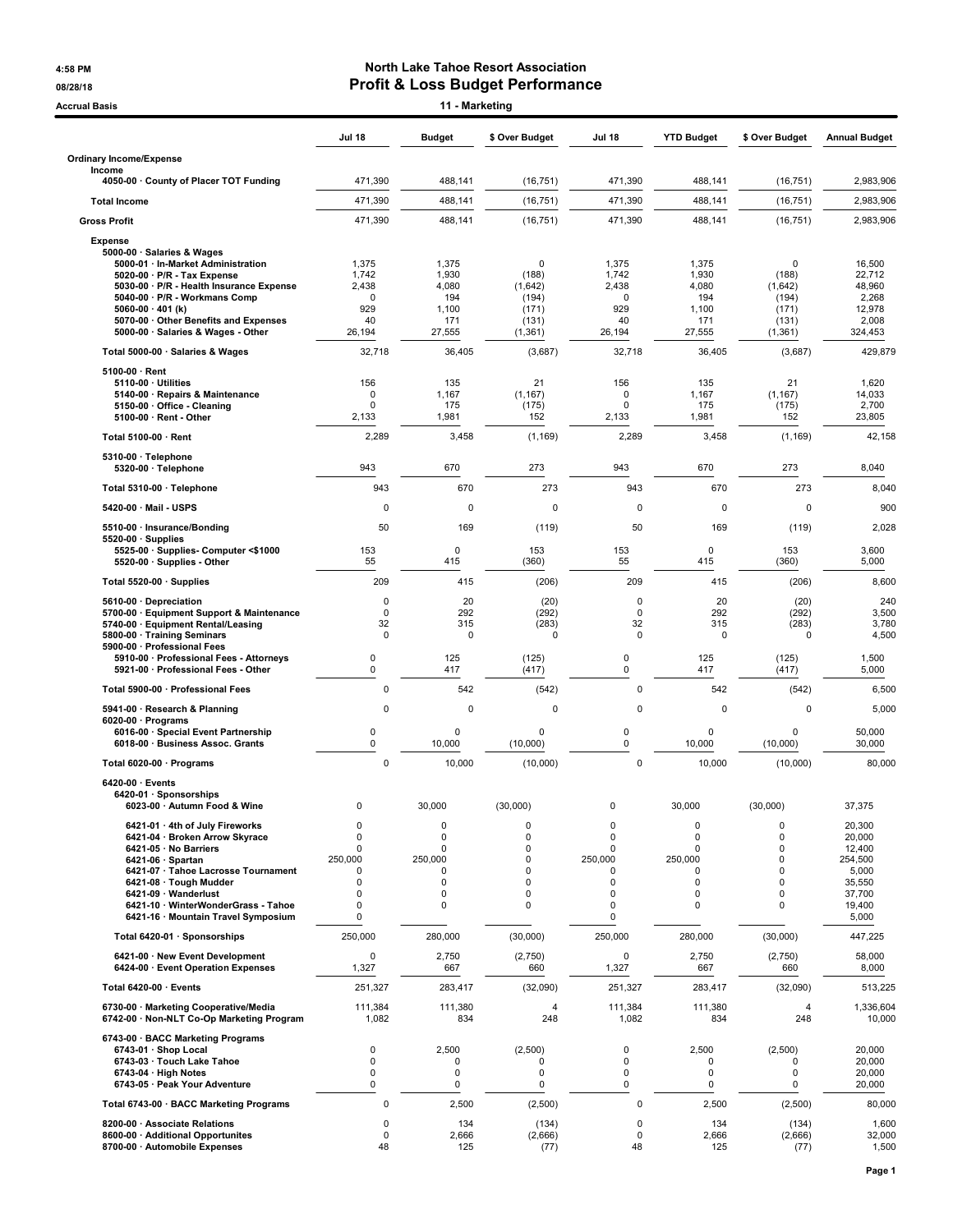#### 4:58 PM North Lake Tahoe Resort Association 08/28/18 **Profit & Loss Budget Performance**

Accrual Basis **11 - Marketing** 

|                                                                                                                       | <b>Jul 18</b>           | <b>Budget</b>             | \$ Over Budget   | <b>Jul 18</b>           | <b>YTD Budget</b> | \$ Over Budget   | <b>Annual Budget</b>    |
|-----------------------------------------------------------------------------------------------------------------------|-------------------------|---------------------------|------------------|-------------------------|-------------------|------------------|-------------------------|
| 8750-00 · Meals/Meetings<br>8810-00 Dues & Subscriptions<br>8910-00 · Travel                                          | $\mathbf 0$<br>378<br>0 | 300<br>290<br>$\mathbf 0$ | (300)<br>88<br>0 | $\mathbf 0$<br>378<br>0 | 300<br>290<br>0   | (300)<br>88<br>C | 3,600<br>3,500<br>5,500 |
| <b>Total Expense</b>                                                                                                  | 400,461                 | 453,932                   | (53, 471)        | 400,461                 | 453,932           | (53, 471)        | 2,582,654               |
| <b>Net Ordinary Income</b>                                                                                            | 70,929                  | 34,209                    | 36,720           | 70,929                  | 34,209            | 36,720           | 401,252                 |
| <b>Other Income/Expense</b><br>Other Income<br>4700-00 · Revenues- Interest & Investment<br><b>Total Other Income</b> | 6<br>6                  |                           |                  | 6<br>6                  |                   |                  |                         |
| <b>Other Expense</b><br>8990-00 · Allocated                                                                           | 31,537                  | 34,209                    | (2,673)          | 31,537                  | 34,209            | (2,673)          | 401,252                 |
| <b>Total Other Expense</b>                                                                                            | 31,537                  | 34,209                    | (2,673)          | 31,537                  | 34,209            | (2,673)          | 401,252                 |
| <b>Net Other Income</b>                                                                                               | (31, 530)               | (34, 209)                 | 2,679            | (31, 530)               | (34, 209)         | 2,679            | (401, 252)              |
| Net Income                                                                                                            | 39,399                  | 0                         | 39,399           | 39,399                  | 0                 | 39,399           | 0                       |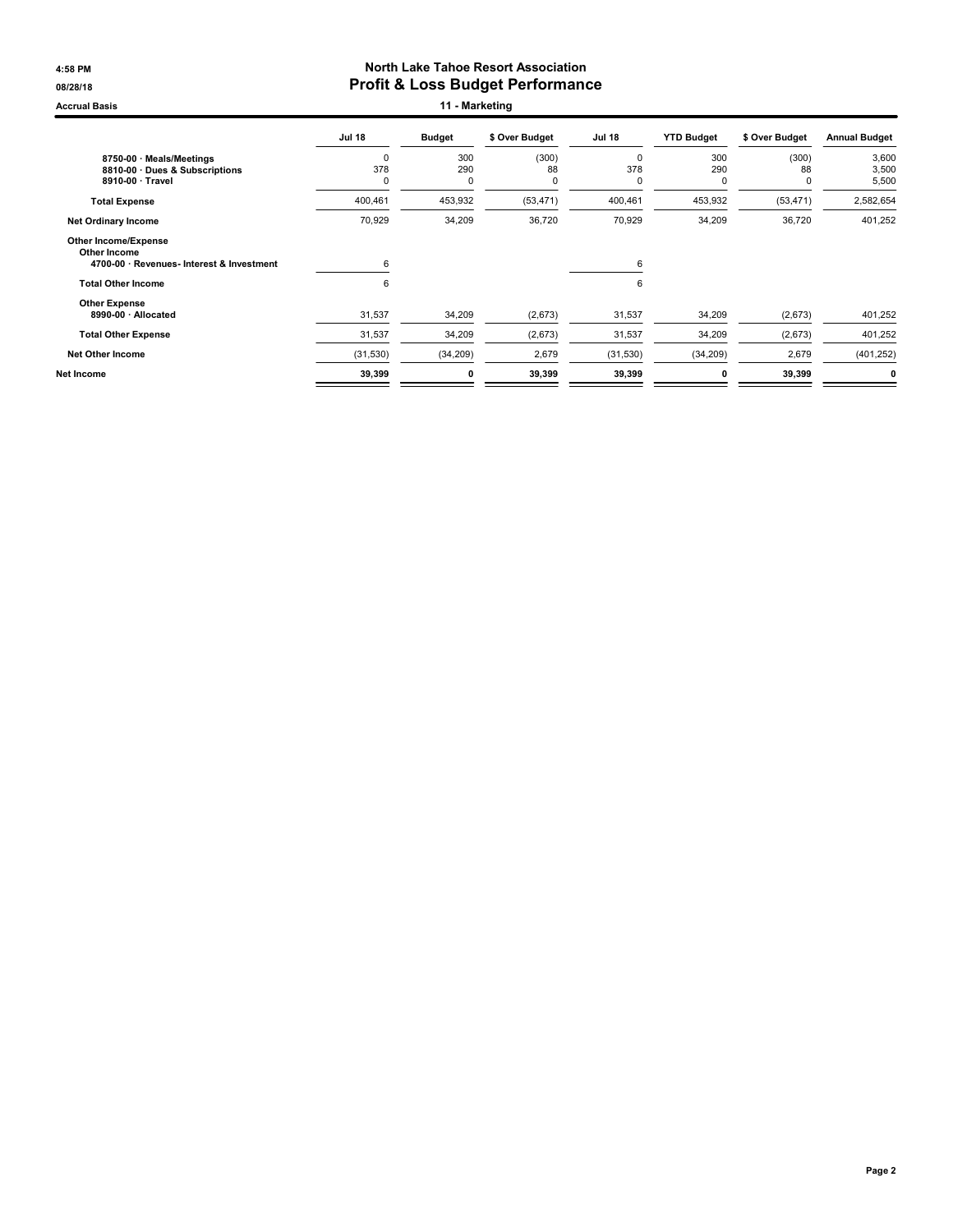#### 4:58 PM North Lake Tahoe Resort Association 08/28/18 08/28/18

| 30 - Conference<br><b>Accrual Basis</b>                                 |               |               |                |                         |                   |                           |                      |  |
|-------------------------------------------------------------------------|---------------|---------------|----------------|-------------------------|-------------------|---------------------------|----------------------|--|
|                                                                         | <b>Jul 18</b> | <b>Budget</b> | \$ Over Budget | <b>Jul 18</b>           | <b>YTD Budget</b> | \$ Over Budget            | <b>Annual Budget</b> |  |
| <b>Ordinary Income/Expense</b>                                          |               |               |                |                         |                   |                           |                      |  |
| Income                                                                  |               |               |                |                         |                   |                           |                      |  |
| 4050-00 · County of Placer TOT Funding                                  | 29,441        | 29,441        | (0)            | 29,441                  | 29,441            | (0)                       | 352,299              |  |
| 4205-00 Conference Dues                                                 | 825           | 825           | $\mathbf 0$    | 825                     | 825               | $\Omega$                  | 9,900                |  |
| 4600-00 Commissions<br>4601-00 Commissions - South Shore                | $\Omega$      | 1,663         | (1,663)        | $\Omega$                | 1,663             | (1,663)                   | 20,000               |  |
| 4600-00 · Commissions - Other                                           | 2,805         | 2,500         | 305            | 2,805                   | 2,500             | 305                       | 30,000               |  |
|                                                                         |               |               |                |                         |                   |                           |                      |  |
| Total 4600-00 · Commissions                                             | 2,805         | 4,163         | (1, 358)       | 2,805                   | 4,163             | (1, 358)                  | 50,000               |  |
| <b>Total Income</b>                                                     | 33,071        | 34,429        | (1, 358)       | 33,071                  | 34,429            | (1, 358)                  | 412,199              |  |
| <b>Gross Profit</b>                                                     | 33,071        | 34,429        | (1,358)        | 33,071                  | 34,429            | (1, 358)                  | 412,199              |  |
| <b>Expense</b>                                                          |               |               |                |                         |                   |                           |                      |  |
| 5000-00 · Salaries & Wages                                              |               |               |                |                         |                   |                           |                      |  |
| 5010-00 · Sales Commissions                                             | 4.609         | 637           | 3.972          | 4.609                   | 637               | 3.972                     | 7.600                |  |
| 5020-00 · P/R - Tax Expense<br>5030-00 · P/R - Health Insurance Expense | 1,049         | 1,162         | (113)          | 1,049                   | 1,162             | (113)                     | 13,977               |  |
| 5040-00 · P/R - Workmans Comp                                           | 1,129<br>0    | 1,627<br>173  | (498)<br>(173) | 1,129<br>$\mathbf 0$    | 1,627<br>173      | (498)<br>(173)            | 19,590<br>2,065      |  |
| 5060-00 $\cdot$ 401 (k)                                                 | 559           | 552           | 7              | 559                     | 552               | 7                         | 6,657                |  |
| 5070-00 Other Benefits and Expenses                                     | 42            | 80            | (38)           | 42                      | 80                | (38)                      | 1,004                |  |
| 5000-00 · Salaries & Wages - Other                                      | 11,862        | 13,231        | (1, 369)       | 11,862                  | 13,231            | (1, 369)                  | 158,827              |  |
| Total 5000-00 · Salaries & Wages                                        | 19,249        | 17.462        | 1,787          | 19,249                  | 17,462            | 1,787                     | 209,720              |  |
| 5100-00 · Rent                                                          |               |               |                |                         |                   |                           |                      |  |
| 5110-00 · Utilities                                                     | 73            | 70            | 3              | 73                      | 70                | $\ensuremath{\mathsf{3}}$ | 840                  |  |
| 5140-00 · Repairs & Maintenance                                         | $\pmb{0}$     | 44            | (44)           | 0                       | 44                | (44)                      | 517                  |  |
| 5150-00 Office - Cleaning                                               | 0             | 101           | (101)          | $\Omega$                | 101               | (101)                     | 1,223                |  |
| 5100-00 · Rent - Other                                                  | 1,025         | 950           | 75             | 1,025                   | 950               | 75                        | 11,433               |  |
| Total 5100-00 · Rent                                                    | 1,098         | 1,165         | (67)           | 1,098                   | 1,165             | (67)                      | 14,013               |  |
| 5310-00 · Telephone                                                     |               |               |                |                         |                   |                           |                      |  |
| 5320-00 · Telephone                                                     | 293           | 206           | 87             | 293                     | 206               | 87                        | 2,472                |  |
| Total 5310-00 · Telephone                                               | 293           | 206           | 87             | 293                     | 206               | 87                        | 2,472                |  |
| 5420-00 Mail - USPS                                                     | 0             | 38            | (38)           | $\mathbf 0$             | 38                | (38)                      | 500                  |  |
| 5510-00 · Insurance/Bonding                                             | 17            | 112           | (95)           | 17                      | 112               | (95)                      | 1,377                |  |
| $5520-00 \cdot$ Supplies<br>5525-00 · Supplies- Computer <\$1000        | 30            | $\mathbf 0$   | 30             | 30                      | $\mathbf 0$       | 30                        | 0                    |  |
| 5520-00 · Supplies - Other                                              | 28            | 46            | (18)           | 28                      | 46                | (18)                      | 618                  |  |
| Total 5520-00 · Supplies                                                | 58            | 46            | 12             | 58                      | 46                | 12                        | 618                  |  |
| 5610-00 · Depreciation                                                  | $\pmb{0}$     | 6             | (6)            | $\pmb{0}$               | 6                 | (6)                       | 94                   |  |
| 5700-00 · Equipment Support & Maintenance                               | $\mathbf 0$   | 145           | (145)          | 0                       | 145               | (145)                     | 1,685                |  |
| 5710-00 · Taxes, Licenses & Fees                                        | $\Omega$      | 8             | (8)            | $\Omega$                | 8                 | (8)                       | 96                   |  |
| 5740-00 · Equipment Rental/Leasing                                      | 11            | 151           | (140)          | 11                      | 151               | (140)                     | 1,856                |  |
| 6730-00 · Marketing Cooperative/Media                                   | $\mathbf 0$   | 10.271        | (10, 271)      | $\mathbf 0$             | 10.271            | (10, 271)                 | 123.219              |  |
| 8200-00 · Associate Relations<br>8810-00 · Dues & Subscriptions         | $\Omega$<br>0 | 25<br>84      | (25)<br>(84)   | $\Omega$<br>$\mathbf 0$ | 25<br>84          | (25)<br>(84)              | 300<br>1,000         |  |
| <b>Total Expense</b>                                                    | 20,725        | 29,719        | (8,994)        | 20,725                  | 29,719            | (8,994)                   | 356,950              |  |
| <b>Net Ordinary Income</b>                                              | 12,346        | 4,710         | 7,636          | 12,346                  | 4,710             | 7,636                     | 55,249               |  |
|                                                                         |               |               |                |                         |                   |                           |                      |  |
| Other Income/Expense                                                    |               |               |                |                         |                   |                           |                      |  |
| <b>Other Expense</b><br>8990-00 · Allocated                             | 4,342         | 4,710         | (368)          | 4,342                   | 4,710             | (368)                     | 55,249               |  |
| <b>Total Other Expense</b>                                              | 4,342         | 4,710         | (368)          | 4,342                   | 4,710             | (368)                     | 55,249               |  |
| <b>Net Other Income</b>                                                 | (4, 342)      | (4, 710)      | 368            | (4, 342)                | (4,710)           | 368                       | (55, 249)            |  |
| Net Income                                                              | 8,004         | $\mathbf 0$   | 8,004          | 8,004                   | 0                 | 8,004                     | $\pmb{0}$            |  |
|                                                                         |               |               |                |                         |                   |                           |                      |  |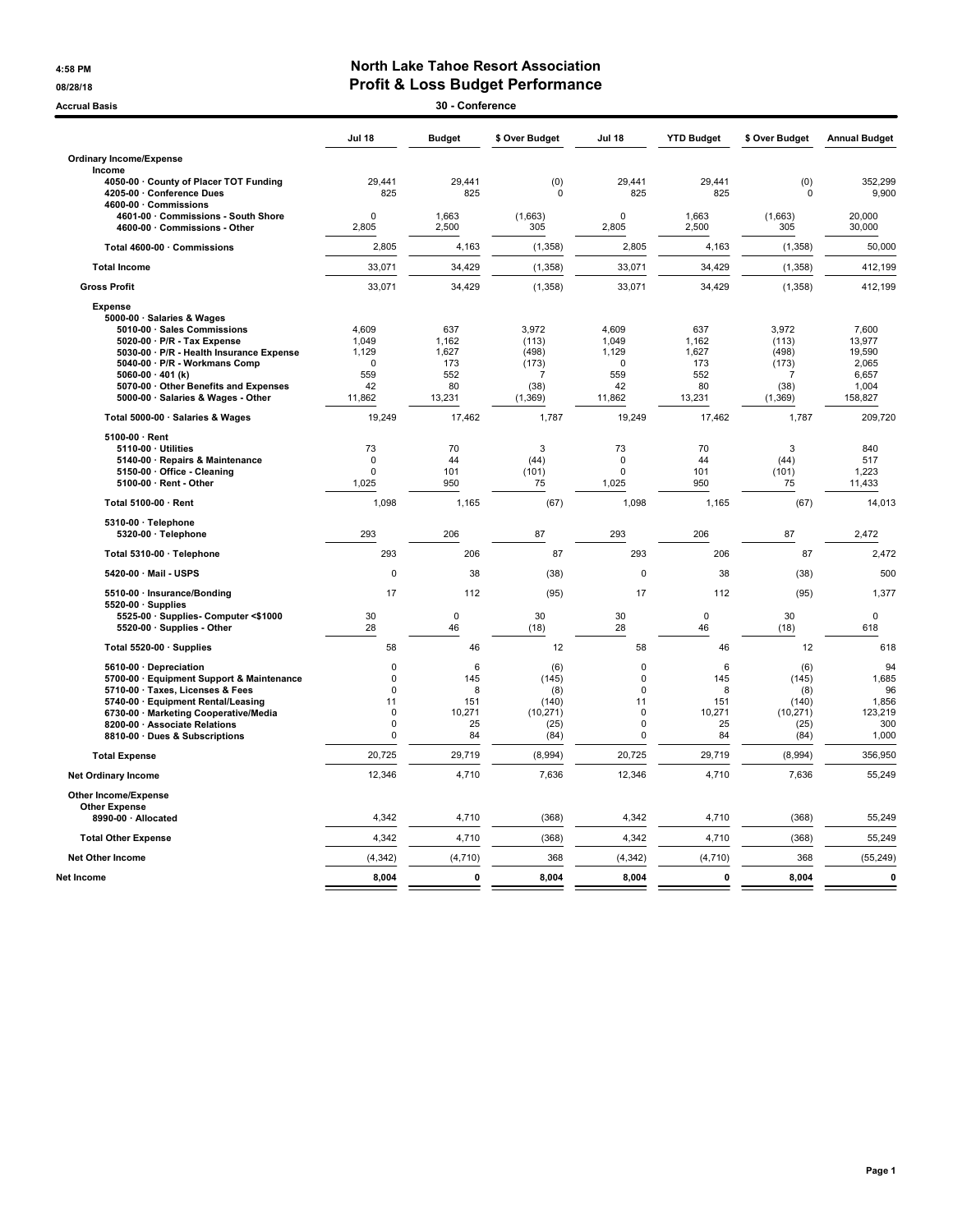#### 4:59 PM North Lake Tahoe Resort Association 08/28/18 OB/28/18 **Profit & Loss Budget Performance**

Accrual Basis 42 - Visitor Center

|                                                                                                                                                                                                                                                                      | <b>Jul 18</b>                                                   | <b>Budget</b>                                     | \$ Over Budget                                                      | <b>Jul 18</b>                                            | <b>YTD Budget</b>                                    | \$ Over Budget                                                    | <b>Annual Budget</b>                                       |
|----------------------------------------------------------------------------------------------------------------------------------------------------------------------------------------------------------------------------------------------------------------------|-----------------------------------------------------------------|---------------------------------------------------|---------------------------------------------------------------------|----------------------------------------------------------|------------------------------------------------------|-------------------------------------------------------------------|------------------------------------------------------------|
| <b>Ordinary Income/Expense</b>                                                                                                                                                                                                                                       |                                                                 |                                                   |                                                                     |                                                          |                                                      |                                                                   |                                                            |
| Income<br>4050-00 · County of Placer TOT Funding                                                                                                                                                                                                                     | 33,928                                                          | 37,262                                            | (3, 334)                                                            | 33,928                                                   | 37,262                                               | (3, 334)                                                          | 448,844                                                    |
| 46000 · Merchandise Sales<br>4502-00 · Non-Retail VIC income<br>46000 · Merchandise Sales - Other                                                                                                                                                                    | 425<br>17,178                                                   | 3,500<br>13,000                                   | (3,075)<br>4,178                                                    | 425<br>17,178                                            | 3,500<br>13,000                                      | (3,075)<br>4,178                                                  | 9,500<br>95,000                                            |
| Total 46000 · Merchandise Sales                                                                                                                                                                                                                                      | 17,603                                                          | 16,500                                            | 1,103                                                               | 17,603                                                   | 16,500                                               | 1,103                                                             | 104,500                                                    |
| <b>Total Income</b>                                                                                                                                                                                                                                                  | 51,531                                                          | 53,762                                            | (2, 231)                                                            | 51,531                                                   | 53,762                                               | (2, 231)                                                          | 553,344                                                    |
| <b>Gross Profit</b>                                                                                                                                                                                                                                                  | 51,531                                                          | 53,762                                            | (2, 231)                                                            | 51,531                                                   | 53,762                                               | (2, 231)                                                          | 553,344                                                    |
| <b>Expense</b><br>5000-00 · Salaries & Wages<br>5020-00 · P/R - Tax Expense<br>5030-00 · P/R - Health Insurance Expense<br>5040-00 · P/R - Workmans Comp                                                                                                             | 1,978<br>161<br>$\mathbf 0$                                     | 2,093<br>1,806<br>520                             | (115)<br>(1,645)<br>(520)                                           | 1,978<br>161<br>$\mathbf 0$                              | 2,093<br>1,806<br>520                                | (115)<br>(1,645)<br>(520)                                         | 17,550<br>21,672<br>5.193                                  |
| 5060-00 $\cdot$ 401 (k)<br>5070-00 · Other Benefits and Expenses<br>5000-00 · Salaries & Wages - Other                                                                                                                                                               | 586<br>17<br>17,758                                             | 697<br>103<br>17,428                              | (111)<br>(86)<br>330                                                | 586<br>17<br>17,758                                      | 697<br>103<br>17,428                                 | (111)<br>(86)<br>330                                              | 6,924<br>1,225<br>173,103                                  |
| Total 5000-00 · Salaries & Wages                                                                                                                                                                                                                                     | 20,500                                                          | 22,647                                            | (2, 147)                                                            | 20,500                                                   | 22,647                                               | (2, 147)                                                          | 225,667                                                    |
| 5100-00 · Rent<br>5110-00 · Utilities<br>5140-00 · Repairs & Maintenance<br>5150-00 Office - Cleaning<br>5100-00 · Rent - Other                                                                                                                                      | 570<br>510<br>6,663                                             | 500<br>2,290<br>240<br>7,022                      | 70<br>(1,780)<br>(240)<br>(360)                                     | 570<br>510<br>$\Omega$<br>6,663                          | 500<br>2,290<br>240<br>7,022                         | 70<br>(1,780)<br>(240)<br>(360)                                   | 7,650<br>27,500<br>2,847<br>84,297                         |
| Total 5100-00 · Rent                                                                                                                                                                                                                                                 | 7,743                                                           | 10,052                                            | (2, 309)                                                            | 7,743                                                    | 10,052                                               | (2, 309)                                                          | 122.294                                                    |
| 5310-00 · Telephone<br>5320-00 · Telephone<br>5310-00 · Telephone - Other                                                                                                                                                                                            | 1,101<br>$\mathbf 0$                                            | $\mathbf 0$<br>464                                | 1,101<br>(464)                                                      | 1,101<br>$\mathbf 0$                                     | $\mathbf 0$<br>464                                   | 1,101<br>(464)                                                    | $\mathbf 0$<br>5,535                                       |
| Total 5310-00 · Telephone                                                                                                                                                                                                                                            | 1,101                                                           | 464                                               | 637                                                                 | 1,101                                                    | 464                                                  | 637                                                               | 5,535                                                      |
| 5420-00 · Mail - USPS                                                                                                                                                                                                                                                | $\mathbf 0$                                                     | 149                                               | (149)                                                               | $\pmb{0}$                                                | 149                                                  | (149)                                                             | 1,744                                                      |
| 5510-00 · Insurance/Bonding<br>5520-00 · Supplies                                                                                                                                                                                                                    | 88                                                              | 147                                               | (59)                                                                | 88                                                       | 147                                                  | (59)                                                              | 1,753                                                      |
| 5525-00 · Supplies- Computer <\$1000<br>5520-00 · Supplies - Other                                                                                                                                                                                                   | -1<br>350                                                       | 125<br>1,172                                      | (124)<br>(822)                                                      | $\overline{1}$<br>350                                    | 125<br>1,172                                         | (124)<br>(822)                                                    | 1,500<br>7,375                                             |
| Total 5520-00 · Supplies                                                                                                                                                                                                                                             | 351                                                             | 1,297                                             | (946)                                                               | 351                                                      | 1,297                                                | (946)                                                             | 8,875                                                      |
| 5610-00 · Depreciation<br>5700-00 · Equipment Support & Maintenance<br>5710-00 · Taxes, Licenses & Fees<br>5740-00 · Equipment Rental/Leasing<br>5800-00 · Training Seminars<br>5850-00 · Artist of Month - Commissions<br>6742-00 · Non-NLT Co-Op Marketing Program | 118<br>$\Omega$<br>$\mathbf 0$<br>57<br>$\Omega$<br>180<br>200  | 92<br>300<br>$\Omega$<br>431<br>0<br>462<br>3,484 | 26<br>(300)<br>$\Omega$<br>(374)<br>$\mathbf 0$<br>(282)<br>(3,284) | 118<br>0<br>$\mathbf 0$<br>57<br>$\Omega$<br>180<br>200  | 92<br>300<br>$\mathbf 0$<br>431<br>0<br>462<br>3,484 | 26<br>(300)<br>$\Omega$<br>(374)<br>$\Omega$<br>(282)<br>(3, 284) | 1.049<br>3,600<br>155<br>5,150<br>5,000<br>5,500<br>41,800 |
| 8100-00 · Cost of Goods Sold<br>51100 · Freight and Shipping Costs<br>52500 · Purchase Discounts<br>59900 · POS Inventory Adjustments<br>8100-00 · Cost of Goods Sold - Other                                                                                        | 212<br>(15)<br>(48)<br>8,797                                    | $\pmb{0}$<br>0<br>$\mathbf 0$<br>6,823            | 212<br>(15)<br>(48)<br>1,974                                        | 212<br>(15)<br>(48)<br>8,797                             | $\mathbf 0$<br>$\pmb{0}$<br>$\Omega$<br>6,823        | 212<br>(15)<br>(48)<br>1,974                                      | $\mathsf 0$<br>$\mathbf 0$<br>$\Omega$<br>49,875           |
| Total 8100-00 · Cost of Goods Sold                                                                                                                                                                                                                                   | 8,946                                                           | 6,823                                             | 2,123                                                               | 8,946                                                    | 6,823                                                | 2,123                                                             | 49,875                                                     |
| 8200-00 · Associate Relations<br>8500-00 · Credit Card Fees<br>8700-00 · Automobile Expenses<br>8750-00 · Meals/Meetings<br>8810-00 · Dues & Subscriptions<br>8910-00 · Travel                                                                                       | $\Omega$<br>288<br>18<br>$\mathbf 0$<br>$\mathbf 0$<br>$\Omega$ | 62<br>575<br>125<br>63<br>166<br>0                | (62)<br>(287)<br>(107)<br>(63)<br>(166)<br>$\Omega$                 | $\Omega$<br>288<br>18<br>$\mathbf 0$<br>$\mathsf 0$<br>0 | 62<br>575<br>125<br>63<br>166<br>$\Omega$            | (62)<br>(287)<br>(107)<br>(63)<br>(166)<br>$\Omega$               | 700<br>3,658<br>750<br>800<br>2,000<br>1,100               |
| <b>Total Expense</b>                                                                                                                                                                                                                                                 | 39,589                                                          | 47,339                                            | (7, 750)                                                            | 39,589                                                   | 47,339                                               | (7, 750)                                                          | 487,005                                                    |
| <b>Net Ordinary Income</b>                                                                                                                                                                                                                                           | 11,943                                                          | 6,423                                             | 5,519                                                               | 11,943                                                   | 6,423                                                | 5,519                                                             | 66,339                                                     |
| <b>Other Income/Expense</b><br><b>Other Expense</b><br>8990-00 · Allocated                                                                                                                                                                                           | 5,921                                                           | 6,423                                             | (502)                                                               | 5,921                                                    | 6,423                                                | (502)                                                             | 75,339                                                     |
| <b>Total Other Expense</b>                                                                                                                                                                                                                                           | 5,921                                                           | 6,423                                             | (502)                                                               | 5,921                                                    | 6,423                                                | (502)                                                             | 75,339                                                     |
| Net Other Income                                                                                                                                                                                                                                                     | (5,921)                                                         | (6, 423)                                          | 502                                                                 | (5,921)                                                  | (6, 423)                                             | 502                                                               | (75, 339)                                                  |
| Net Income                                                                                                                                                                                                                                                           | 6.021                                                           | $\mathbf 0$                                       | 6.021                                                               | 6.021                                                    | $\mathbf 0$                                          | 6.021                                                             | (9,000)                                                    |
|                                                                                                                                                                                                                                                                      |                                                                 |                                                   |                                                                     |                                                          |                                                      |                                                                   |                                                            |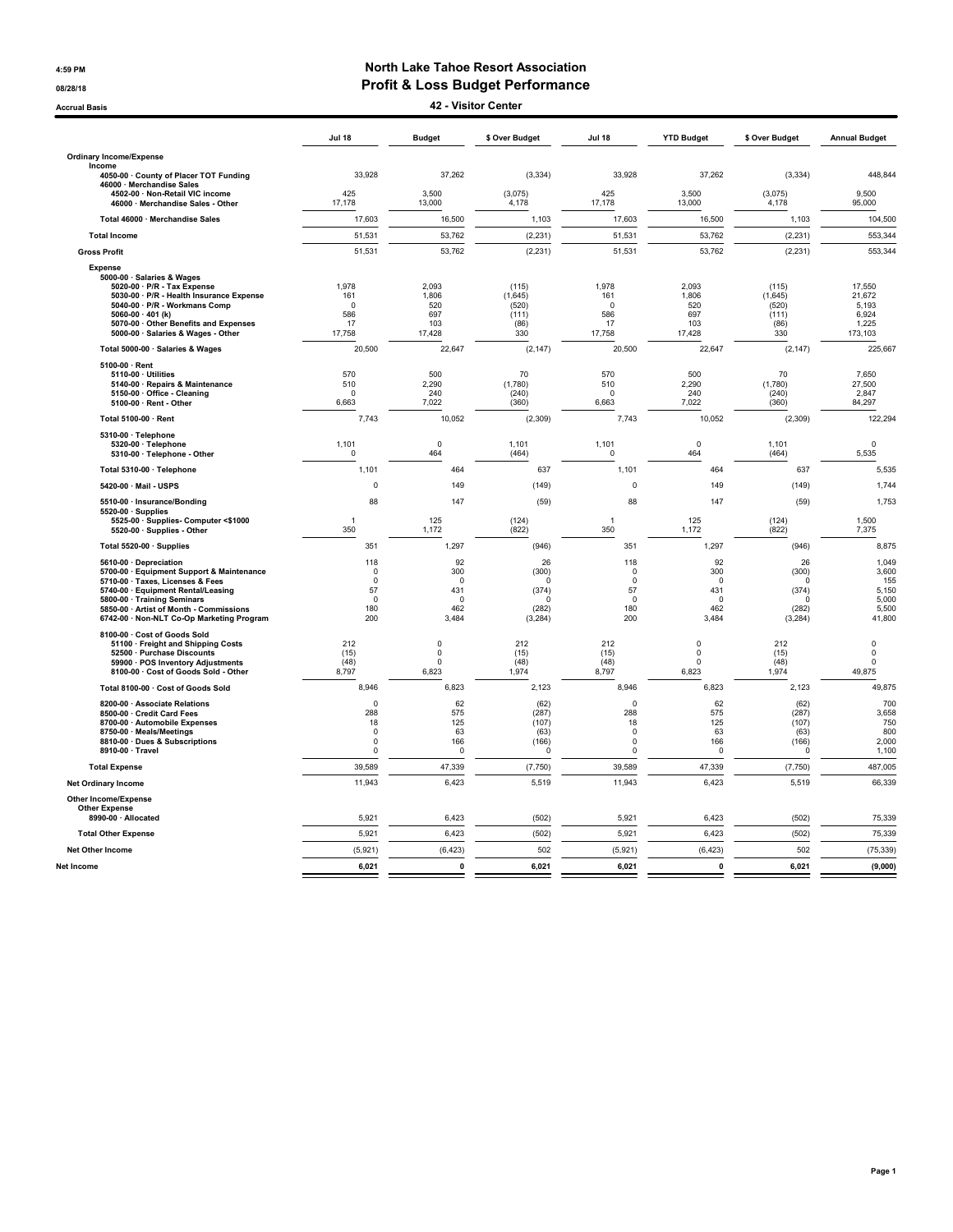#### 4:59 PM North Lake Tahoe Resort Association 08/28/18 **Profit & Loss Budget Performance**

| 60 - Membership<br><b>Accrual Basis</b>                                                                                                                                                                                                                                |                                                   |                                           |                                             |                                         |                                                    |                                                       |                                                    |
|------------------------------------------------------------------------------------------------------------------------------------------------------------------------------------------------------------------------------------------------------------------------|---------------------------------------------------|-------------------------------------------|---------------------------------------------|-----------------------------------------|----------------------------------------------------|-------------------------------------------------------|----------------------------------------------------|
|                                                                                                                                                                                                                                                                        | <b>Jul 18</b>                                     | <b>Budget</b>                             | \$ Over Budget                              | <b>Jul 18</b>                           | <b>YTD Budget</b>                                  | \$ Over Budget                                        | <b>Annual Budget</b>                               |
| <b>Ordinary Income/Expense</b>                                                                                                                                                                                                                                         |                                                   |                                           |                                             |                                         |                                                    |                                                       |                                                    |
| Income<br>4200-00 · Membership Dues<br>4250-00 · Revenues-Membership Activities<br>4250-01 · Community Awards                                                                                                                                                          | 11,008                                            | 10,600                                    | 408                                         | 11,008                                  | 10,600                                             | 408                                                   | 128,000                                            |
| 4250-04 · Silent Auction                                                                                                                                                                                                                                               | 0                                                 | $\mathbf 0$                               | $\mathbf 0$                                 | 0                                       | $\mathbf 0$                                        | $\mathbf 0$                                           | 19,000                                             |
| 4250-05 · Sponsorships<br>4250-01 · Community Awards - Other                                                                                                                                                                                                           | $\mathbf 0$<br>0                                  | $\mathbf 0$<br>0                          | $\mathbf 0$<br>0                            | 0<br>0                                  | $\mathbf 0$<br>0                                   | $\mathbf 0$<br>0                                      | 13,000<br>18,000                                   |
| Total 4250-01 · Community Awards                                                                                                                                                                                                                                       | 0                                                 | $\mathbf 0$                               | $\mathbf 0$                                 | $\mathbf 0$                             | $\mathbf 0$                                        | $\mathbf 0$                                           | 50,000                                             |
| 4250-02 · Chamber Events                                                                                                                                                                                                                                               | 0                                                 | 212                                       | (212)                                       | 0                                       | 212                                                | (212)                                                 | 2,500                                              |
| 4250-03 · Summer/Winter Rec Luncheon<br>4251-00 · Tues AM Breakfast Club                                                                                                                                                                                               | 0                                                 | $\mathbf 0$                               | $\mathbf 0$                                 | $\mathbf 0$                             | $\mathbf 0$                                        | $\mathbf 0$                                           | 8,000                                              |
| 4251-01 · Tues AM Breakfast Club Sponsors                                                                                                                                                                                                                              | 0                                                 | 350                                       | (350)                                       | $\mathbf 0$                             | 350                                                | (350)                                                 | 3,050                                              |
| 4251-00 · Tues AM Breakfast Club - Other                                                                                                                                                                                                                               | 75                                                | 580                                       | (505)                                       | 75                                      | 580                                                | (505)                                                 | 6,960                                              |
| Total 4251-00 · Tues AM Breakfast Club                                                                                                                                                                                                                                 | 75                                                | 930                                       | (855)                                       | 75                                      | 930                                                | (855)                                                 | 10,010                                             |
| 4250-00 · Revenues-Membership Activities - Other                                                                                                                                                                                                                       | 160                                               | $\mathbf 0$                               | 160                                         | 160                                     | $\pmb{0}$                                          | 160                                                   | $\pmb{0}$                                          |
| Total 4250-00 · Revenues-Membership Activities                                                                                                                                                                                                                         | 235                                               | 1,142                                     | (907)                                       | 235                                     | 1,142                                              | (907)                                                 | 70,510                                             |
| <b>Total Income</b>                                                                                                                                                                                                                                                    | 11,243                                            | 11,742                                    | (500)                                       | 11,243                                  | 11,742                                             | (500)                                                 | 198,510                                            |
| <b>Gross Profit</b>                                                                                                                                                                                                                                                    | 11,243                                            | 11,742                                    | (500)                                       | 11,243                                  | 11,742                                             | (500)                                                 | 198,510                                            |
| <b>Expense</b><br>5000-00 · Salaries & Wages<br>5000-01 · In-Market Administration<br>$5020-00 \cdot P/R$ - Tax Expense<br>5030-00 · P/R - Health Insurance Expense<br>5040-00 · P/R - Workmans Comp<br>5060-00 $\cdot$ 401 (k)<br>5070-00 Other Benefits and Expenses | (1, 375)<br>313<br>258<br>$\mathbf 0$<br>175<br>3 | (1, 375)<br>549<br>888<br>10<br>263<br>66 | 0<br>(236)<br>(630)<br>(10)<br>(88)<br>(63) | (1, 375)<br>313<br>258<br>0<br>175<br>3 | (1, 375)<br>549<br>888<br>10<br>263<br>66          | $\mathbf 0$<br>(236)<br>(630)<br>(10)<br>(88)<br>(63) | (16, 500)<br>6,566<br>10,656<br>87<br>3,145<br>792 |
| 5000-00 · Salaries & Wages - Other                                                                                                                                                                                                                                     | 5,912                                             | 6,553                                     | (641)                                       | 5,912                                   | 6,553                                              | (641)                                                 | 78,636                                             |
| Total 5000-00 · Salaries & Wages                                                                                                                                                                                                                                       | 5,286                                             | 6,954                                     | (1,668)                                     | 5,286                                   | 6,954                                              | (1,668)                                               | 83,382                                             |
| $5100-00 \cdot$ Rent<br>$5110-00 \cdot$ Utilities<br>5140-00 · Repairs & Maintenance<br>5150-00 Office - Cleaning<br>5100-00 · Rent - Other                                                                                                                            | 28<br>0<br>$\pmb{0}$<br>365                       | 52<br>25<br>73<br>817                     | (24)<br>(25)<br>(73)<br>(452)               | 28<br>$\mathbf 0$<br>$\mathbf 0$<br>365 | 52<br>25<br>73<br>817                              | (24)<br>(25)<br>(73)<br>(452)                         | 605<br>300<br>1,177<br>9,826                       |
| Total 5100-00 · Rent                                                                                                                                                                                                                                                   | 393                                               | 967                                       | (574)                                       | 393                                     | 967                                                | (574)                                                 | 11,908                                             |
| $5310-00 \cdot$ Telephone                                                                                                                                                                                                                                              |                                                   | 253                                       |                                             | 258                                     | 253                                                |                                                       |                                                    |
| 5320-00 · Telephone                                                                                                                                                                                                                                                    | 258<br>258                                        | 253                                       | 5<br>5                                      | 258                                     | 253                                                | 5<br>5                                                | 3,036<br>3,036                                     |
| Total 5310-00 · Telephone<br>5420-00 · Mail - USPS                                                                                                                                                                                                                     | 0                                                 | 50                                        | (50)                                        | 0                                       | 50                                                 | (50)                                                  | 1,000                                              |
| 5510-00 · Insurance/Bonding                                                                                                                                                                                                                                            | 19                                                | 55                                        |                                             | 19                                      | 55                                                 |                                                       | 775                                                |
| $5520-00 \cdot$ Supplies<br>5525-00 · Supplies- Computer <\$1000<br>5520-00 · Supplies - Other                                                                                                                                                                         | 64<br>8                                           | $\mathbf 0$<br>87                         | (36)<br>64<br>(79)                          | 64<br>8                                 | $\mathbf 0$<br>87                                  | (36)<br>64<br>(79)                                    | 500<br>1,000                                       |
| Total 5520-00 · Supplies                                                                                                                                                                                                                                               | 71                                                | 87                                        | (16)                                        | 71                                      | 87                                                 | (16)                                                  | 1,500                                              |
| 5610-00 Depreciation                                                                                                                                                                                                                                                   | 0                                                 | 8                                         | (8)                                         | 0                                       | 8                                                  | (8)                                                   | 96                                                 |
| 5700-00 · Equipment Support & Maintenance<br>5710-00 · Taxes, Licenses & Fees<br>5740-00 · Equipment Rental/Leasing<br>5800-00 · Training Seminars<br>5900-00 · Professional Fees                                                                                      | $\pmb{0}$<br>$\pmb{0}$<br>12<br>$\mathbf 0$       | 56<br>0<br>225<br>$\mathbf 0$             | (56)<br>0<br>(213)<br>0                     | $\pmb{0}$<br>0<br>12<br>$\mathbf 0$     | 56<br>0<br>225<br>$\mathbf 0$                      | (56)<br>0<br>(213)<br>0                               | 672<br>200<br>2,990<br>1,950                       |
| 5921-00 · Professional Fees - Other                                                                                                                                                                                                                                    | 0                                                 | 0                                         | 0                                           | $\pmb{0}$                               | 0                                                  | $\pmb{0}$                                             | 1,500                                              |
| Total 5900-00 · Professional Fees<br>$6420-00 \cdot$ Events<br>6424-00 · Event Operation Expenses                                                                                                                                                                      | $\pmb{0}$<br>48                                   | 0                                         | 0                                           | $\pmb{0}$<br>48                         | 0                                                  | $\mathbf 0$                                           | 1,500                                              |
| Total 6420-00 · Events                                                                                                                                                                                                                                                 | 48                                                |                                           |                                             | 48                                      |                                                    |                                                       |                                                    |
| 6423-00 · Membership Activities                                                                                                                                                                                                                                        |                                                   |                                           |                                             |                                         |                                                    |                                                       |                                                    |
| 6434-00 · Community Awards Dinner<br>6436-00 · Membership - Wnt/Sum Rec Lunch<br>6437-00 · Tuesday Morning Breakfast Club<br>6442-00 · Public Relations/Website                                                                                                        | 0<br>$\pmb{0}$<br>$\mathbf 0$<br>580              | $\mathbf 0$<br>0<br>$\mathbf 0$<br>1,844  | 0<br>0<br>0<br>(1, 264)                     | 0<br>0<br>$\mathbf 0$<br>580            | $\mathbf 0$<br>$\mathbf 0$<br>$\mathbf 0$<br>1,844 | $\mathbf 0$<br>$\mathbf 0$<br>$\mathbf 0$<br>(1, 264) | 27,500<br>5,000<br>7,150<br>5,628                  |
| Total 6423-00 · Membership Activities                                                                                                                                                                                                                                  | 580                                               | 1,844                                     | (1, 264)                                    | 580                                     | 1,844                                              | (1, 264)                                              | 45,278                                             |
| 8200-00 · Associate Relations<br>8500-00 · Credit Card Fees<br>8700-00 · Automobile Expenses<br>8750-00 · Meals/Meetings<br>8810-00 · Dues & Subscriptions                                                                                                             | $\mathbf 0$<br>242<br>23<br>0<br>0                | 66<br>250<br>77<br>150<br>35              | (66)<br>(8)<br>(54)<br>(150)<br>(35)        | $\mathbf 0$<br>242<br>23<br>0<br>0      | 66<br>250<br>77<br>150<br>35                       | (66)<br>(8)<br>(54)<br>(150)<br>(35)                  | 800<br>3,000<br>933<br>1,800<br>420                |
| <b>Total Expense</b>                                                                                                                                                                                                                                                   | 6,931                                             | 11,077                                    | (4, 146)                                    | 6,931                                   | 11,077                                             | (4, 146)                                              | 161,240                                            |
| <b>Net Ordinary Income</b>                                                                                                                                                                                                                                             | 4,311                                             | 665                                       | 3,646                                       | 4,311                                   | 665                                                | 3,646                                                 | 37,270                                             |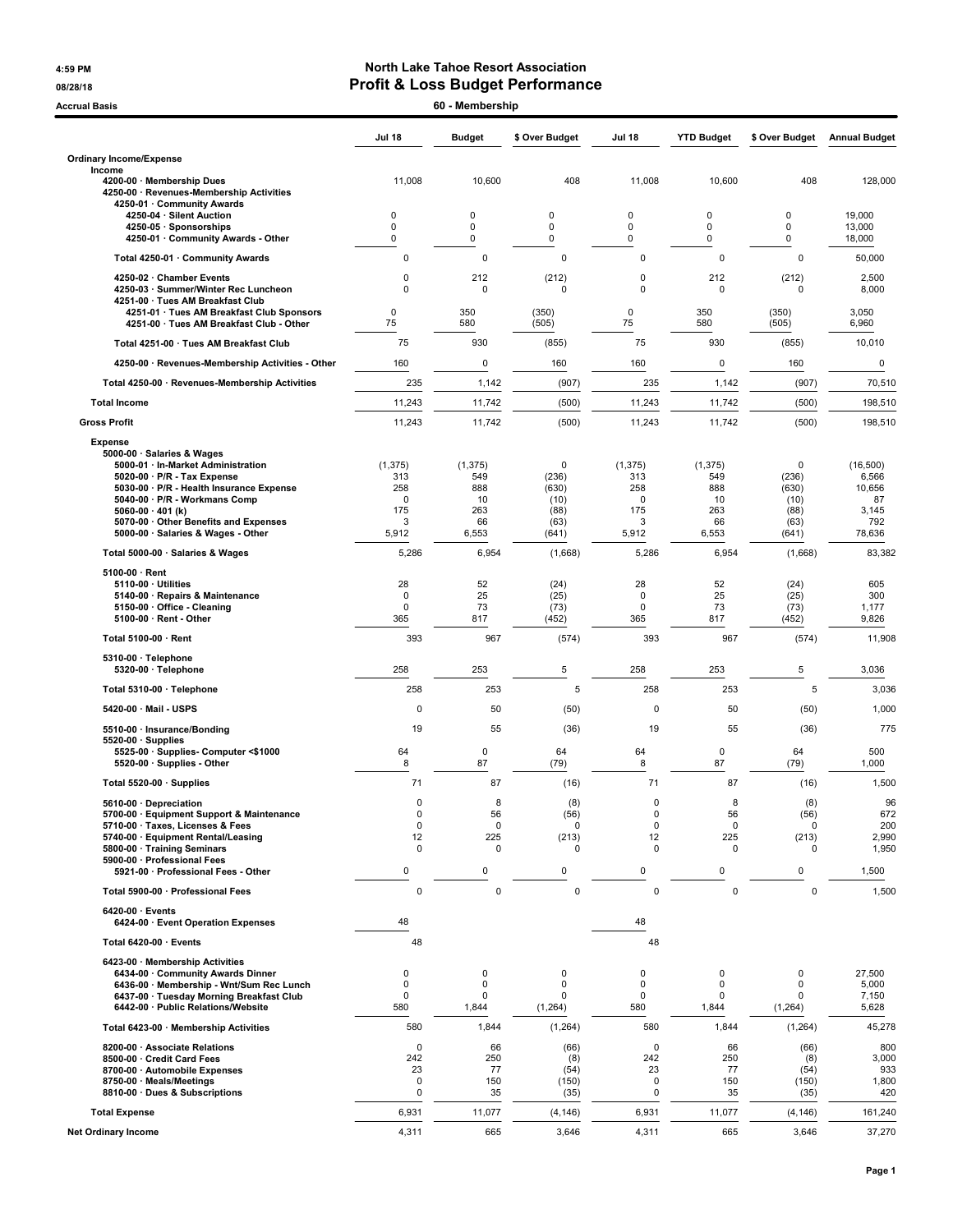#### 4:59 PM North Lake Tahoe Resort Association 08/28/18 **Profit & Loss Budget Performance**

Accrual Basis 60 - Membership

| <b>Jul 18</b> | <b>Budget</b> | \$ Over Budget | <b>Jul 18</b> | <b>YTD Budget</b> | \$ Over Budget | <b>Annual Budget</b> |
|---------------|---------------|----------------|---------------|-------------------|----------------|----------------------|
| 1.974         | 2.141         | (167)          | 1.974         | 2,141             | (167)          | 25,113               |
| 1.974         | 2.141         | (167)          | 1,974         | 2.141             | (167)          | 25,113               |
| (1, 974)      | (2, 141)      | 167            | (1, 974)      | (2, 141)          | 167            | (25, 113)            |
| 2,338         | (1, 476)      | 3,814          | 2.338         | (1, 476)          | 3,814          | 12,157               |
|               |               |                |               |                   |                |                      |